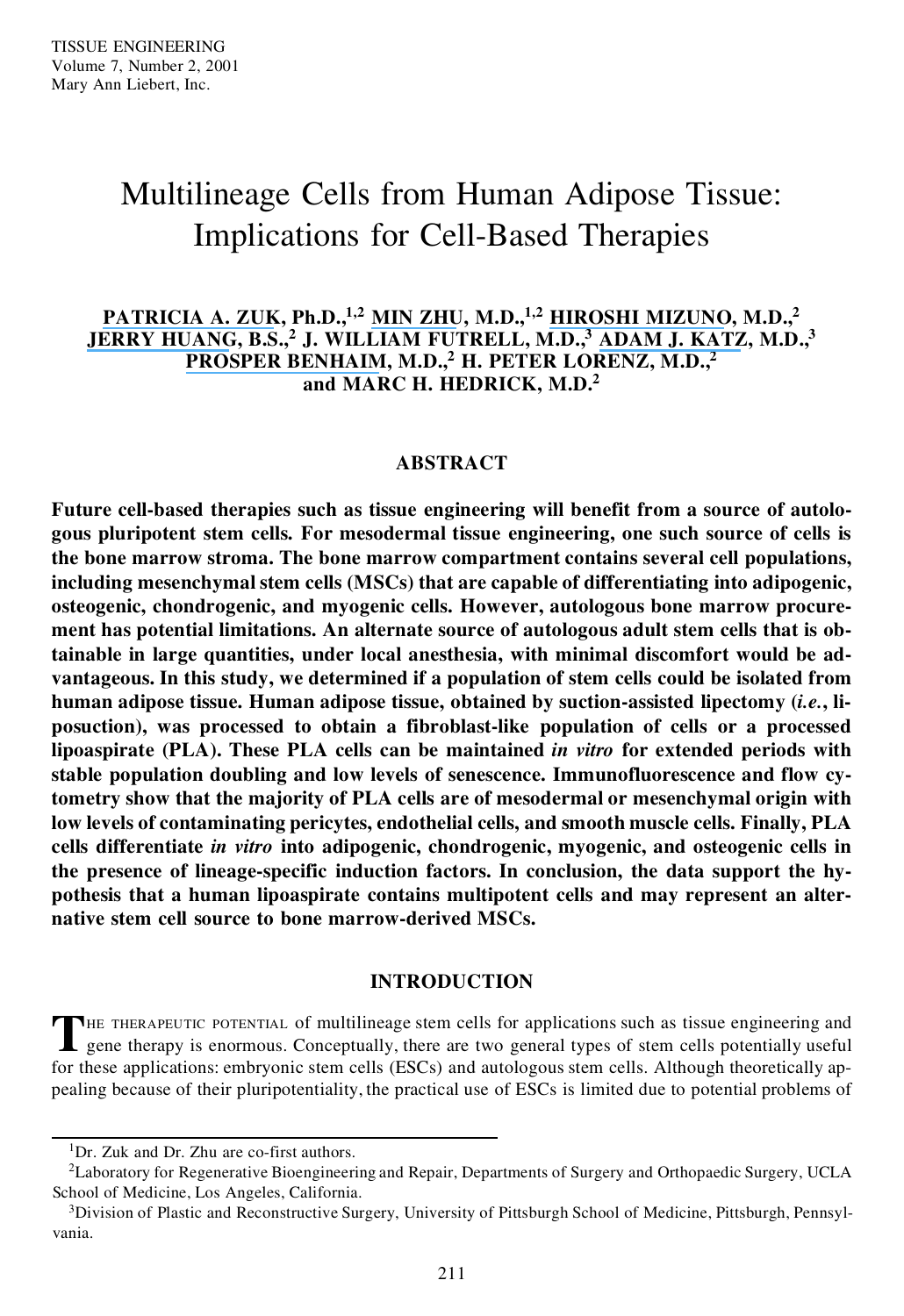cell regulation and ethical considerations. In contrast, autologous stem cells, by their nature, are immunocompatible and have no ethical issues related to their use. For the engineering of mesodermally derived tissues, autologous stem cells obtained from bone marrow have proven experimentally promising. Human bone marrow is derived from the embryonic mesoderm and is comprised of a population of hematopoietic stem cells (HSCs), supported by a mesenchymal stroma.<sup>1-5</sup> Although the proliferation and differentiation of HSCs have been well documented, less is known about the stromal component. The bone marrow stroma, in both animals and humans, is heterogenous in composition, containing several cell populations, including a stem cell population termed mesenchymal stem cells or MSCs.<sup>6</sup> Studies on MSCs have demonstrated their differentiation into adipocytes,<sup>7,8</sup> chondrocytes,<sup>6,8–11</sup> myoblasts,<sup>12,13</sup> and osteoblasts.<sup>6,8,14–19</sup> These cells represent a promising option for future tissue engineering strategies. However, traditional bone marrow procurement procedures may be painful, frequently requiring general or spinal anesthesia and may yield low numbers of MSCs upon processing (approximately 1 MSC per  $10^5$  adherent stromal cells<sup>8,17,20</sup>). From a practical standpoint, low stem cell numbers necessitate an *ex vivo* expansion step to obtain clinically significant cell numbers. Such a step is time consuming, expensive, and risks cell contamination and loss. An ideal source of autologous stem cells would, therefore, be both easy to obtain, result in minimal patient discomfort, yet be capable of yielding cell numbers substantial enough to obviate extensive expansion in culture.

Adipose tissue may represent such a source. Although it is known that many tissues contain lineage-committed progenitor cells for tissue maintenance and repair, several studies have demonstrated the presence of uncommitted MSCs within the connective tissue matrices of several organs in birds, mice, rats, and rabbits.<sup>21–26</sup> Furthermore, adipose tissue, like bone marrow, is derived from the embryonic mesoderm and contains a heterogenous stromal cell population.<sup>27–31</sup> These similarities, together with the identification of MSCs in several tissues, make plausible the concept that a stem cell population can be isolated from human adipose tissue. Therefore, in this study, we sought to determine if a population of multipotential stem cells could be isolated from human adipose tissue.

#### **MATERIALS AND METHODS**

#### *Materials*

All materials were purchased from Sigma (St. Louis, MO) unless otherwise stated. All tissue culture reagents were purchased from Life Technologies (New York, NY). Fetal bovine serum (FBS) and horse serum (HS) were purchased from Hyclone (Logan, UT) and Life Technologies, respectively.

## *Cell lines*

Normal human osteoblasts (NHOsts), human skeletal muscle (SkM) cells, and population of MSCs derived from bone marrow were purchased from Clonetics (Walkersville, MD). The murine 3T3-L1 preadipocyte cell line<sup>32</sup> was obtained from ATCC (Rockville, MD). Human foreskin fibroblasts (HFFs) were obtained from Cascade Biologics (Portland, OR).

#### *Isolation and culture of stem cells—PLA and MSCs*

Human adipose tissue was obtained from elective liposuction procedures under local anesthesia (HSPC #98-08 011-02). In this procedure, a hollow blunt-tipped cannula was introduced into the subcutaneous space through small ( $\sim$ 1 cm) incisions. The cannula was attached to gentle suction and moved through the adipose compartment, mechanically disrupting the fat tissue. A solution of saline and the vasoconstrictor epinephrine was infused into the adipose compartment to minimize blood loss and contamination of the tissue by peripheral blood cells. The raw lipoaspirate ( $\sim$ 300 cc) was processed according to established methodologies to obtain a stromal vascular fraction  $(SVF)$ .<sup>33,34</sup> To isolate the SVF, lipoaspirates were washed extensively with equal volumes of phosphate-buffered saline (PBS), and the ECM was digested at 37°C for 30 min with 0.075% collagenase. Enzyme activity was neutralized with Dulbecco's modified Eagle's medium (DMEM), containing 10% FBS and centrifuged at  $1200 \times g$  for 10 min to obtain a high-density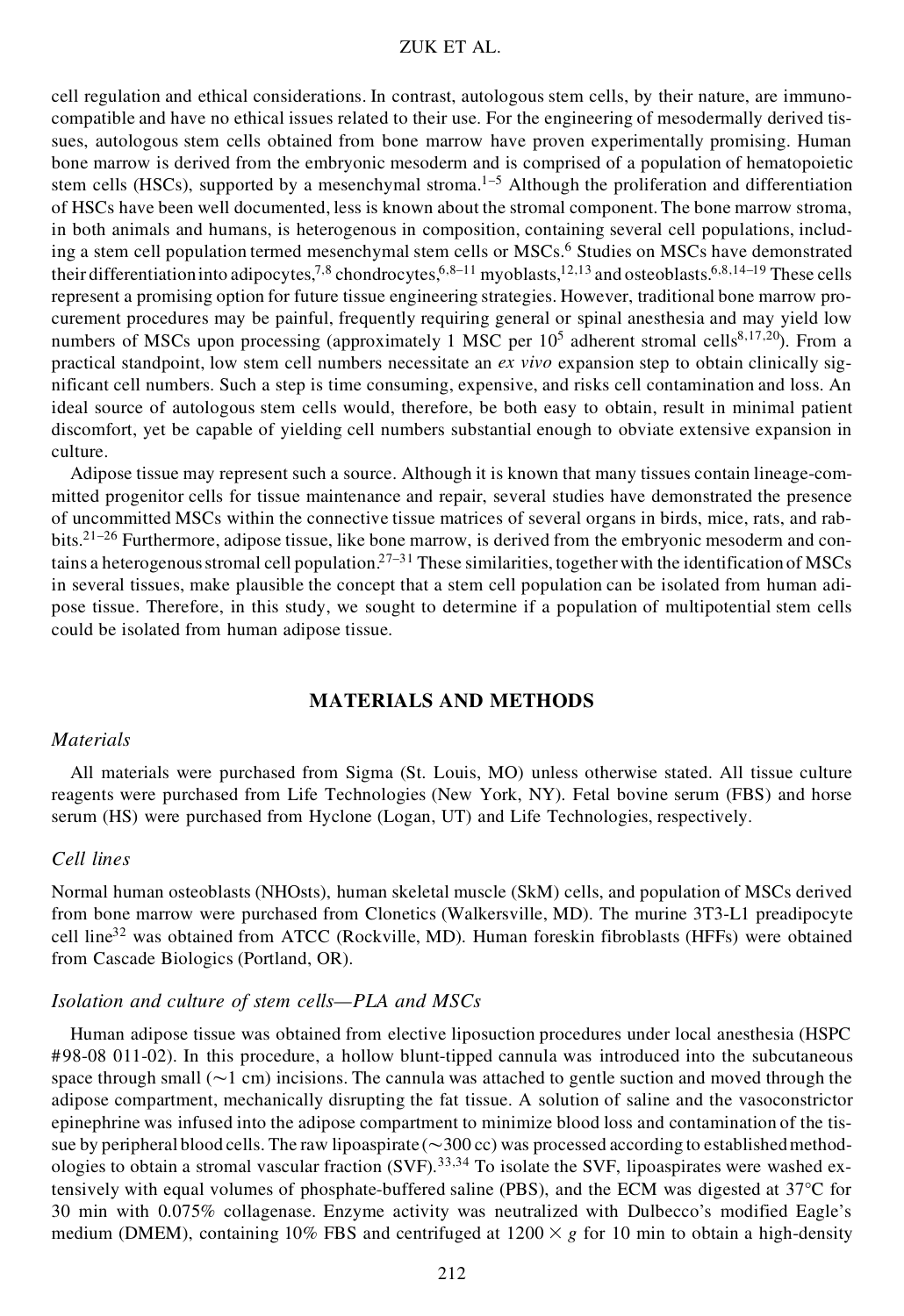SVF pellet. The pellet was resuspended in 160 mM NH<sub>4</sub>Cl and incubated at room temperature for 10 min to lyse contaminating red blood cells. The SVF was collected by centrifugation, as detailed above, filtered through a 100- $\mu$ m nylon mesh to remove cellular debris and incubated overnight at 37°C/5% CO<sub>2</sub> in control medium (DMEM, 10% FBS, 1% antibiotic/antimycotic solution). Following incubation, the plates were washed extensively with PBS to remove residual nonadherent red blood cells. The resulting cell population was termed a processed lipoaspirate (PLA), to distinguish it from the SVF obtained from excised adipose tissue. PLA cells were maintained at  $37^{\circ}C/5\%$  CO<sub>2</sub> in noninductive control medium. Cells did not require specific FBS sera lots for expansion and differentiation (data not shown). For immunofluorescence studies, a population of MSCs was obtained from human bone marrow aspirates according to the protocol of Rickard *et al*.<sup>17</sup> and maintained in control medium. To prevent spontaneous differentiation, cells were maintained at subconfluent levels.

#### *Indirect immunofluorescence of PLA cells*

PLA cells and MSCs obtained from human bone marrow aspirates were plated onto glass chamber slides and fixed for 15 min in 4% paraformaldehyde in 100 mM sodium phosphate buffer (pH 7.0). The cells were washed for 10 min in 100 mM glycine in PBS (PBS/glycine) and blocked for 1 h in immunofluorescent blocking buffer (IBB) containing 5% bovine serum albumin (BSA), 10% FBS,  $1 \times PBS$ , 0.1% Triton X-100). The cells were subsequently incubated for 1 h in IBB containing the following cell-specific monoclonal antibodies: (1) anti-smooth muscle actin (anti-SMA; Cedarlane Inc., Hornby, Ontario), to identify smooth muscle cells and pericytes $35-38$ ; (2) anti-Factor VIII (anti-FVIII; Calbiochem, San Diego, CA), to identify endothelial cells<sup>39,40</sup>; and (3) ASO2 (dianova, Hamburg, Germany), to identify fibroblasts and cells of mesenchymal origin.<sup>41,42</sup> The cells were washed extensively with PBS/glycine and incubated for 1 h in IBB containing an fluoroisothiocyanate (FITC)-conjugated secondary antibody. The cells were washed with PBS/glycine and mounted with a solution containing DAPI to detect nuclei (VectaShield, Vector Labs, Burlingame, CA).

#### *Flow cytometry*

PLA samples from 5 donors were cultured in control medium for 72 h prior to analysis. Flow cytometry was performed on a FACScan argon laser cytometer (Becton Dickson, San Jose, CA). Cells were harvested in 0.25% trypsin/EDTA and fixed for 30 min in ice-cold 2% formaldehyde. Following fixation, cells were washed in flow cytometry buffer (FCB;  $1 \times PBS$ ,  $2\%$  FBS, 0.2% Tween-20). Cell aliquots ( $1 \times 10^6$ cells) were incubated in FCB containing monoclonal antibodies to FVIII, smooth muscle actin, or ASO2. In addition, cells were also incubated with FCB containing a monoclonal antibody to vimentin (anti-VIM; Biogenesis, Brentwood, NH), to identify mesenchymal cells.43,44 To assess viability, duplicate samples were harvested, fixed for 30 min with ice-cold 1% paraformaldehyde, permeabilized with 0.05% Nonidet-40, and incubated with propidium iodide (PI) at a concentration of  $25 \mu g/mL$ . Debris and dead cells were excluded by eliminating PI-positive events. All subsequent PLA samples were corrected accordingly.

#### *Cumulative population doubling*

PLA cells were maintained in control medium until 80% confluent. Cells were harvested at confluence and population doubling calculated using the formula  $\log N_1/\log N_2$ , where  $N_1$  is the number of cells at confluence prior to passaging and  $N_2$  is the number of cells seeded after passaging. Cumulative population doubling was determined in cultures maintained until passage 13 (approximately 165 days). The mean cumulative population doubling obtained from 3 donors was expressed as a function of passage number.

#### *Cell senescence assay*

Senescence was assessed using a  $\beta$ -gal actosidase ( $\beta$ -Gal) staining assay, in which  $\beta$ -Gal activity is detected in senescent cells at pH 6.0 but is absent in proliferating cells.<sup>45</sup> Cells from each culture passage (passage 1 to passage 15) were fixed for 5 min in 2% formaldehyde/glutaraldehyde and incubated in a *b*- Gal reaction buffer (containing 1 mg/ml X-Gal, 40 mM citric acid/sodium phosphate buffer (pH 6.0), 5 mM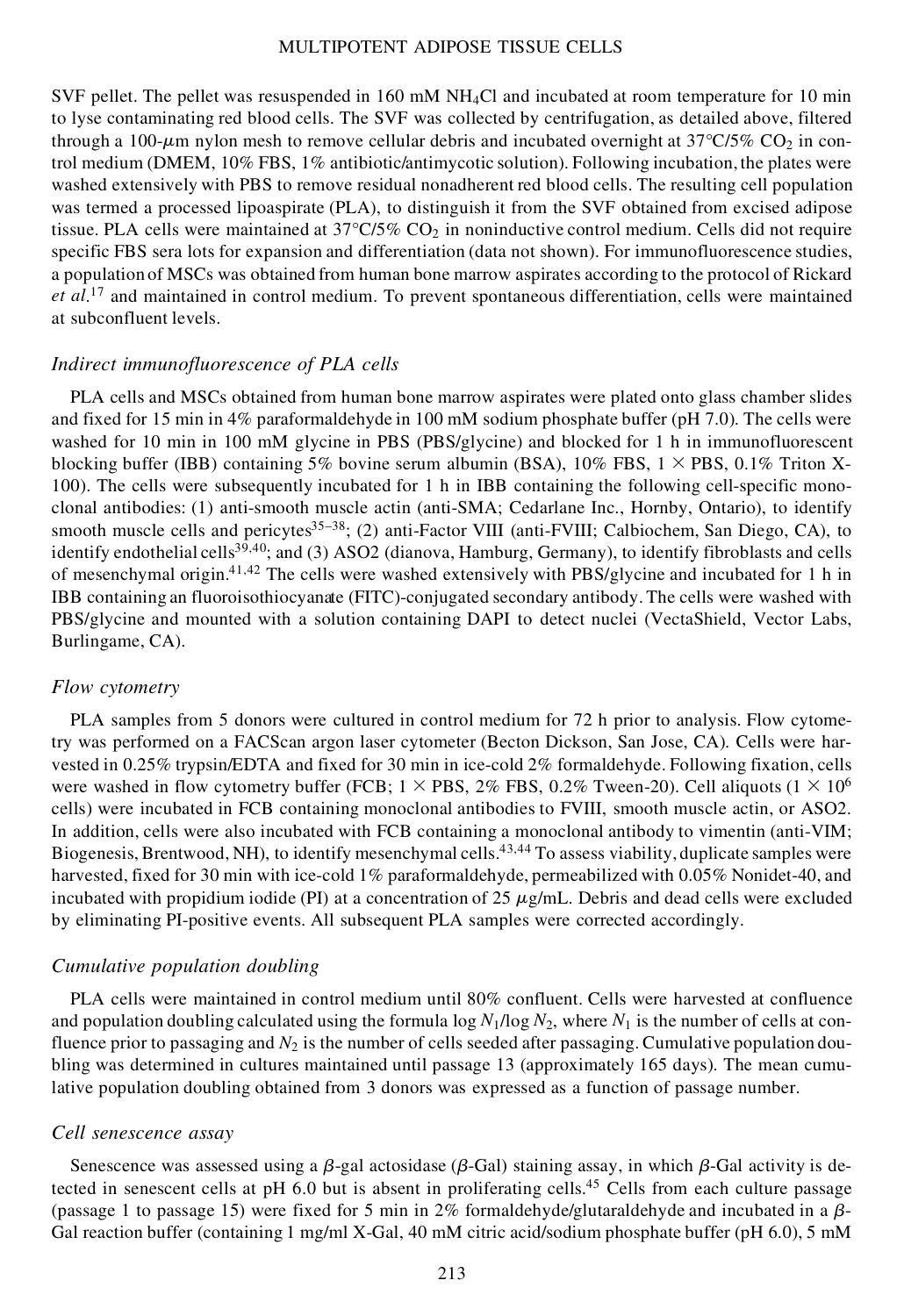| Medium            | Media       | Serum             | Supplementation                                                                                                                               |
|-------------------|-------------|-------------------|-----------------------------------------------------------------------------------------------------------------------------------------------|
| Control           | <b>DMEM</b> | 10% FBS           | none                                                                                                                                          |
| Adipogenic (AM)   | <b>DMEM</b> | 10% FBS           | 0.5 mM isobutyl-methylxanthine (IBMX), 1 $\mu$ M<br>dexamethasone, 10 $\mu$ M insulin, 200 $\mu$ M<br>indomethacin, 1% antibiotic/antimycotic |
| Osteogenic (OM)   | <b>DMDM</b> | 10% FBS           | 0.1 $\mu$ M dexamethasone, 50 $\mu$ M ascorbate-2-phos-<br>phate, 10 mM $\beta$ -glycerophosphate, 1% antibiotic/<br>antimycotic              |
| Chondrogenic (CM) | <b>DMEM</b> | $1\%$ FBS         | $6.25 \mu$ g/ml insulin, 10 ng/ml TGF- $\beta$ 1, 50 nM<br>ascorbate-2-phosphate, 1% antibiotic/antimycotic                                   |
| Myogenic (MM)     | <b>DMEM</b> | 10% FBS.<br>5% HS | 0.1 $\mu$ M dexamethasone, 50 $\mu$ M hydrocortisone, 1%<br>antibiotic/antimycotic                                                            |

**TABLE 1. LINEAGE-SPECIFIC DIFFERENTIATION INDUCED BY MEDIA SUPPLEMENTATION**

each of potassium ferrocyanide and potassium ferricyanide, 150 mM NaCl, and 2 mM  $MgCl<sub>2</sub>$ ). Senescent cells (blue) were identified by light microscopy.

#### *Confirmation of multilineage differentiation of PLA cells*

PLA cells at passage 1 were analyzed for their capacity to differentiate toward the adipogenic, osteogenic, chondrogenic, and myogenic lineages. To induce differentiation, PLA cells were cultured with specific induction media, as detailed in Table 1. Each medium has been previously described and shown to induce multilineage differentiation of MSCs.<sup>8,14,15,31,33</sup> Differentiation was confirmed using the histological and immunohistological assays outlined in Table 2. A commercial source of bone marrow-derived MSCs and lineage-specific precursors were examined as positive controls. PLA cells maintained in control medium and HFFs were analyzed as negative controls.

*Adipogenesis*: Adipogenic differentiation was induced by culturing PLA cells for 2 weeks in adipogenic medium (AM) and assessed using an Oil Red O stain as an indicator of intracellular lipid accumulation.<sup>46</sup> Prior to staining, the cells were fixed for 60 min at room temperature in 4% formaldehyde/1% calcium and washed with 70% ethanol. The cells were incubated in 2% (wt/vol) Oil Red O reagent for 5 min at room temperature. Excess stain was removed by washing with 70% ethanol, followed by several changes of distilled water. The cells were counterstained for 2 min with hematoxylin.

*Osteogenesis*: Osteogenic differentiation was induced by culturing PLA cells for a minimum of 2 weeks in osteogenic medium (OM) and examined for alkaline phosphatase (AP) activity and ECM calcification by von Kossa staining. To detect AP activity, cells were incubated in OM for 2 weeks, rinsed with PBS, and stained with a 1% AP solution (1% naphthol ABSI phosphate, 1 mg/mL Fast Red TR) at 37 $\degree$ C for 30 min. For von Kossa staining, the cells were incubated in OM for 4 weeks and fixed with 4% paraformalde-

| Lineage      | Lineage-specific determinant                                  | Histologic/immunohistochemical assay                   |  |
|--------------|---------------------------------------------------------------|--------------------------------------------------------|--|
| Adipogenic   | Lipid accumulation                                            | Oil Red O stain                                        |  |
| Osteogenic   | 1. AP activity                                                | 1. AP stain                                            |  |
|              | 2. Calcified matrix production                                | 2. Von Kossa stain                                     |  |
| Chondrogenic | 1. Sulfated proteoglycan-rich matrix                          | 1. Alcian Blue $(pH 1.0)$ stain                        |  |
|              | 2. Collagen II synthesis                                      | 2. Collagen II-specific monoclonal antibody            |  |
| Myogenic     | 1. Multinucleation                                            | 1. Phase contrast microscopy                           |  |
|              | 2. Skeletal muscle myosin heavy-chain<br>and MyoD1 expression | 2. Myosin- and MyoD1-specific<br>monoclonal antibodies |  |

**TABLE 2. DIFFERENTIATION MARKERS AND ASSAYS OF LINEAGE-SPECIFIC DIFFERENTIATION**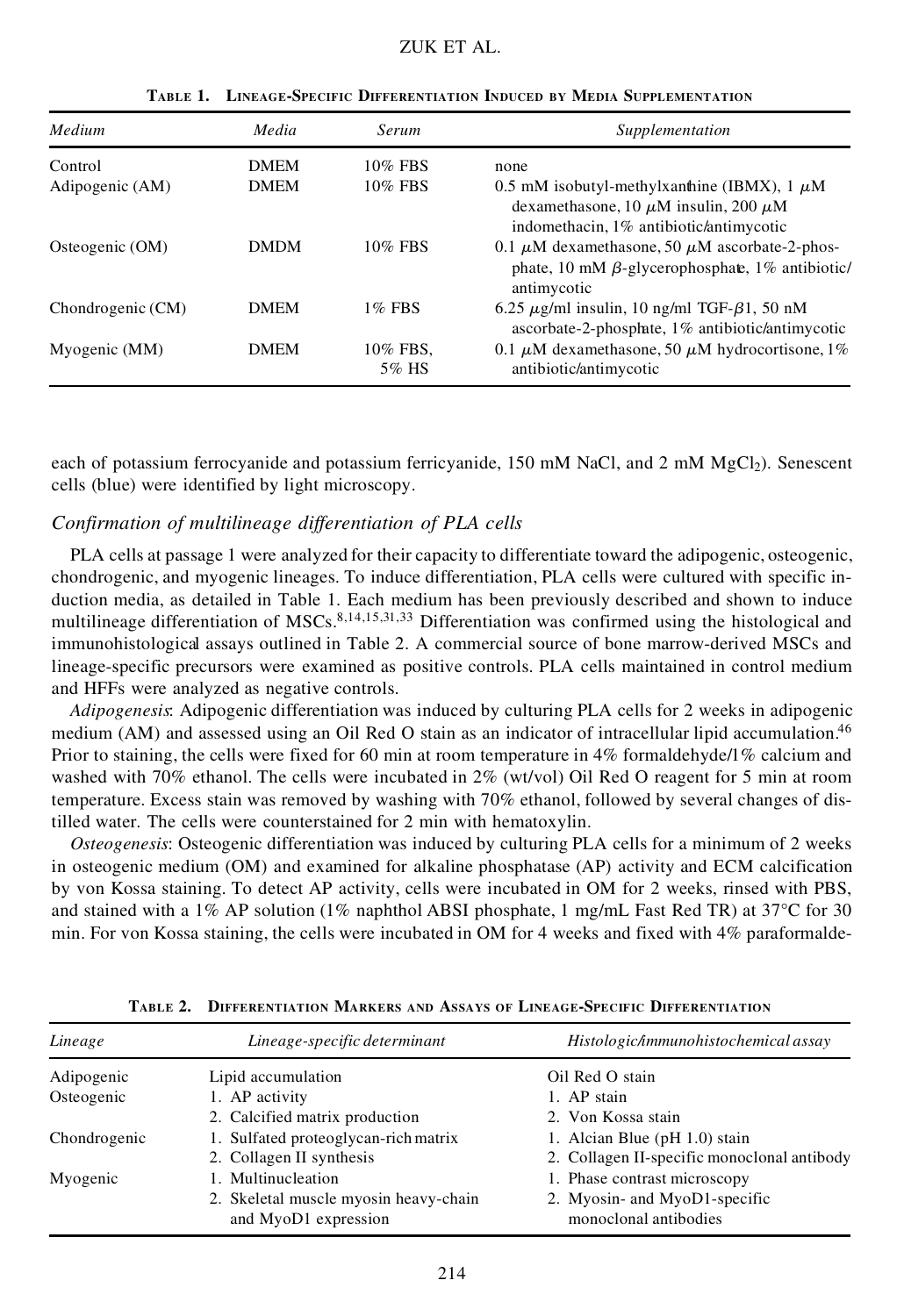hyde for 60 min at room temperature. The cells were rinsed with distilled water and then overlaid with a 1% (wt/vol) silver nitrate solution in the absence of light for 30 min. The cells were washed several times with distilled water and developed under UV light for 60 min. Finally, the cells were counter-stained with 0.1% eosin in ethanol.

*Chondrogenesis*: Chondrogenic differentiation was induced using the micromass culture technique.<sup>47–49</sup> Briefly, 10  $\mu$ L of a concentrated PLA cell suspension ( $8 \times 10^6$  cells/mL) was plated into the center of each well and allowed to attach at 37°C for 2 h. Chondrogenic medium (CM) was gently overlaid so as not to detach the cell nodules, and cultures were maintained in CM for 2 weeks prior to analysis. Chondrogenesis was confirmed using the histologic stain Alcian Blue at acidic pH. PLA cell nodules were fixed with 4% paraformaldehyde for 15 min at room temperature and washed with several changes of PBS.

Studies have shown specific staining of sulfated proteoglycans, present in cartilagenous matrices, at pH levels of 1 and below.<sup>50</sup> In light of this, the cells were incubated for 30 min with  $1\%$  (wt/vol) Alcian Blue (Sigma A-3157) in 0.1 N HCl (pH 1.0) and washed with 0.1 N HCl for 5 min to remove excess stain. In addition to Alcian Blue staining, expression of the cartilage-specific collagen type II isoform was also determined. PLA cells were fixed in 4% paraformaldehyde for 15 minutes at room temperature. Cells were incubated in 0.2 U/mL chondroitinase ABC for 40 min at 37°C to facilitate antibody access to collagen II. The cells were rinsed in PBS and endogenous peroxidase activity quenched by incubating for 10 min in 3% hydrogen peroxide in methanol. Following a wash in PBS, nonspecific sites were blocked by incubating cells for 1 h in blocking buffer (PBS, containing 10% horse serum). The cells were subsequently incubated for 1 h in blocking buffer containing a monoclonal antibody specific to human collagen type II (ICN Biomedical, Costa Mesa, CA). The cells were washed extensively in blocking buffer, and collagen type II was shown using a commercially available kit for the detection of monoclonal antibodies according to the manufacturer (VectaStain ABC kit, Vector Labs Inc., Burlingame, CA).

*Myogenesis*: Myogenic differentiation was induced by culturing PLA cells myogenic medium (MM) for 6 weeks and confirmed by immunohistochemical staining for the muscle-specific transcription factor MyoD1 and the myosin heavy chain. Cells were rinsed twice with PBS, fixed for 20 min with 4% paraformaldehyde, and washed several times with PBS. The cells were incubated with 3% hydrogen peroxide in PBS for 10 min to quench endogenous peroxidase enzyme activity, and nonspecific sites were blocked by incubation in blocking buffer (PBS, 10% HS, 0.1% Triton X-100) for an additional 60 min. The cells were washed three times for 5 min each in blocking buffer and incubated for 1 h in blocking buffer containing either a monoclonal antibody specific to skeletal muscle myosin heavy chain (Biomeda, Foster City, CA) or to MyoD1 (Dako Corp, Carpenteria, CA). The cells were washed extensively in blocking buffer and the monoclonal antibodies detected using the VectaStain ABC kit according to manufacturer's specifications. The cells were counterstained with hematoxylin for 3 min.

#### **RESULTS**

In this study, we examined the constituent cell types and multilineage potential of a putative mesodermal stem cell population obtained from human adipose tissue. Human adipose tissue was obtained by suction-assisted lipectomy (*i.e.*, liposuction), and the lipoaspirates were processed based on adapted methodologies,  $34$  to obtain a PLA cell population containing the putative stem cell fraction. Processing of 300 cc of liposuctioned tissue routinely yielded PLA samples of  $2-6 \times 10^8$  cells. PLA cultures were maintained in DMEM supplemented with 10% FBS. Supplementation with FBS has been shown to be important for human and animal MSC attachment and proliferation *in vitro*.16,51,52 However, studies suggest that proliferation and differentiation of human MSCs may be dependent upon FBS source and quality, making sera screening critical.51,52 PLA cells expanded easily *in vitro* and exhibited a fibroblast-like morphology, consistent with that of MSCs obtained from bone marrow and a commercial source (Fig. 1A). PLA cells did not appear to require specific sera lots for expansion and multilineage differentiation. Ten FBS lots from three manufacturers were tested and did not appear to alter PLA cell morphology, proliferation rate, or their differentiative capacity *in vitro* (data not shown).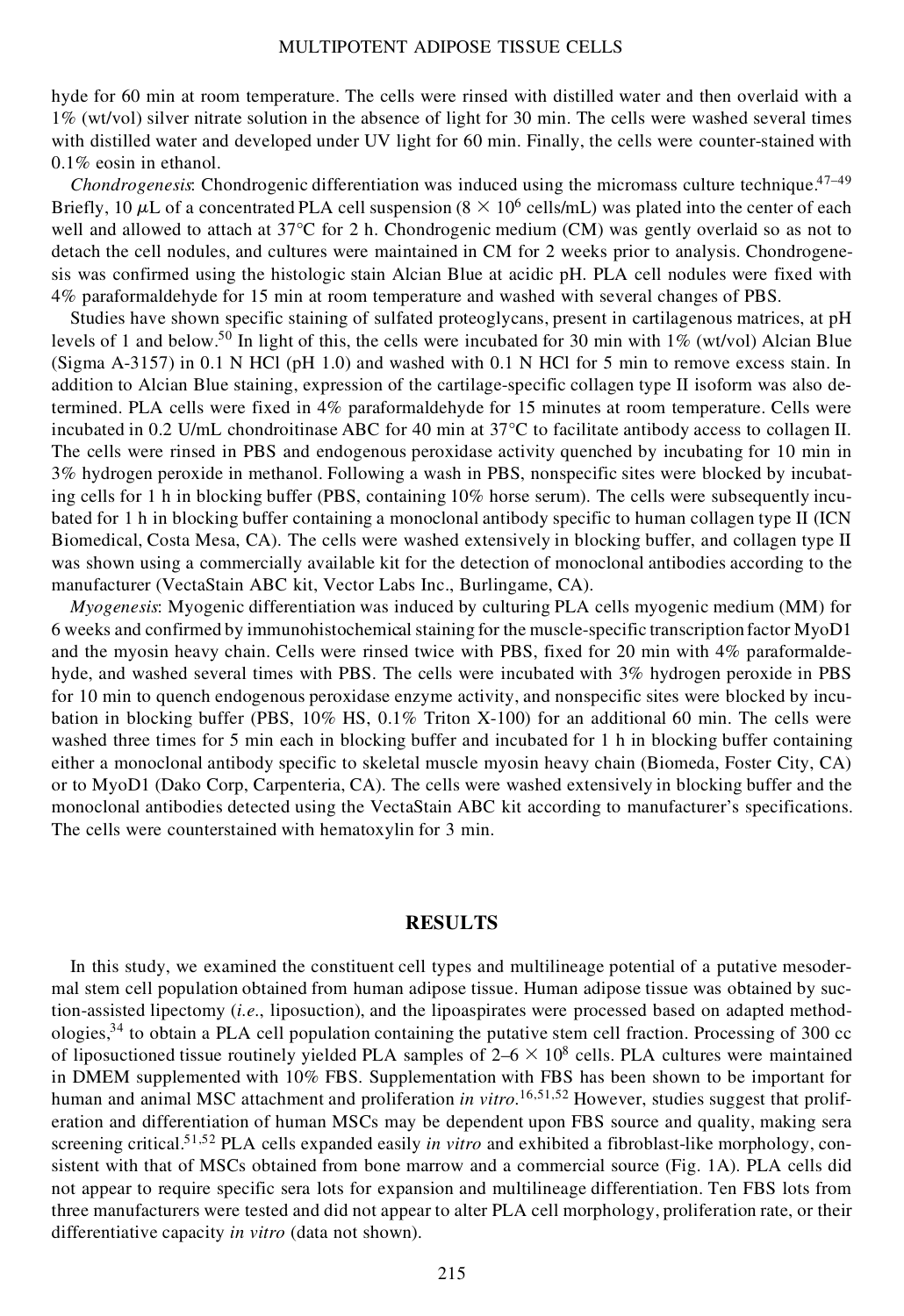

**FIG. 1.** Morphology, growth kinetics and senescence of PLA cells over long-term culture. (**A**) The morphology of a processed lipoaspirate or PLA obtained from liposuctioned adipose tissue is shown. (**B**) PLA cells, obtained from 3 donors, were cultured for an extended period and cumulative population doubling was measured and expressed as a function of passage number. (**C**) Senescence in PLA cultures was detected by staining cells at passages 1, 7, and 15 (P1, P7, and P15, respectively) for *b*-Gal expression at pH 6.0. Representative senescent cells are shown (arrows).

#### *Growth kinetics and composition of the PLA*

PLA cells, obtained from 20 donors and cultured under standard conditions (*i.e.*, 10% FBS), exhibited an average population doubling time of 60 h using several sera sources and lots (data not shown). Following isolation, an initial lag time of 5–7 days was observed in PLA cultures (data not shown). Cells then entered a proliferative phase, reaching confluence within 48 h. To examine long-term growth kinetics of PLA cultures, we measured cumulative population doublings with respect to passage number in multiple donors. Consistent with the observed lag time upon initial culture, PLA cells underwent an average of three population doublings prior to the first passage (Fig. 1B). An average of 1.5 population doublings was observed upon subsequent passages. A linear relationship between cumulative population doubling and passage number was observed, indicating a relatively constant population doubling rate over the range studied. Fur-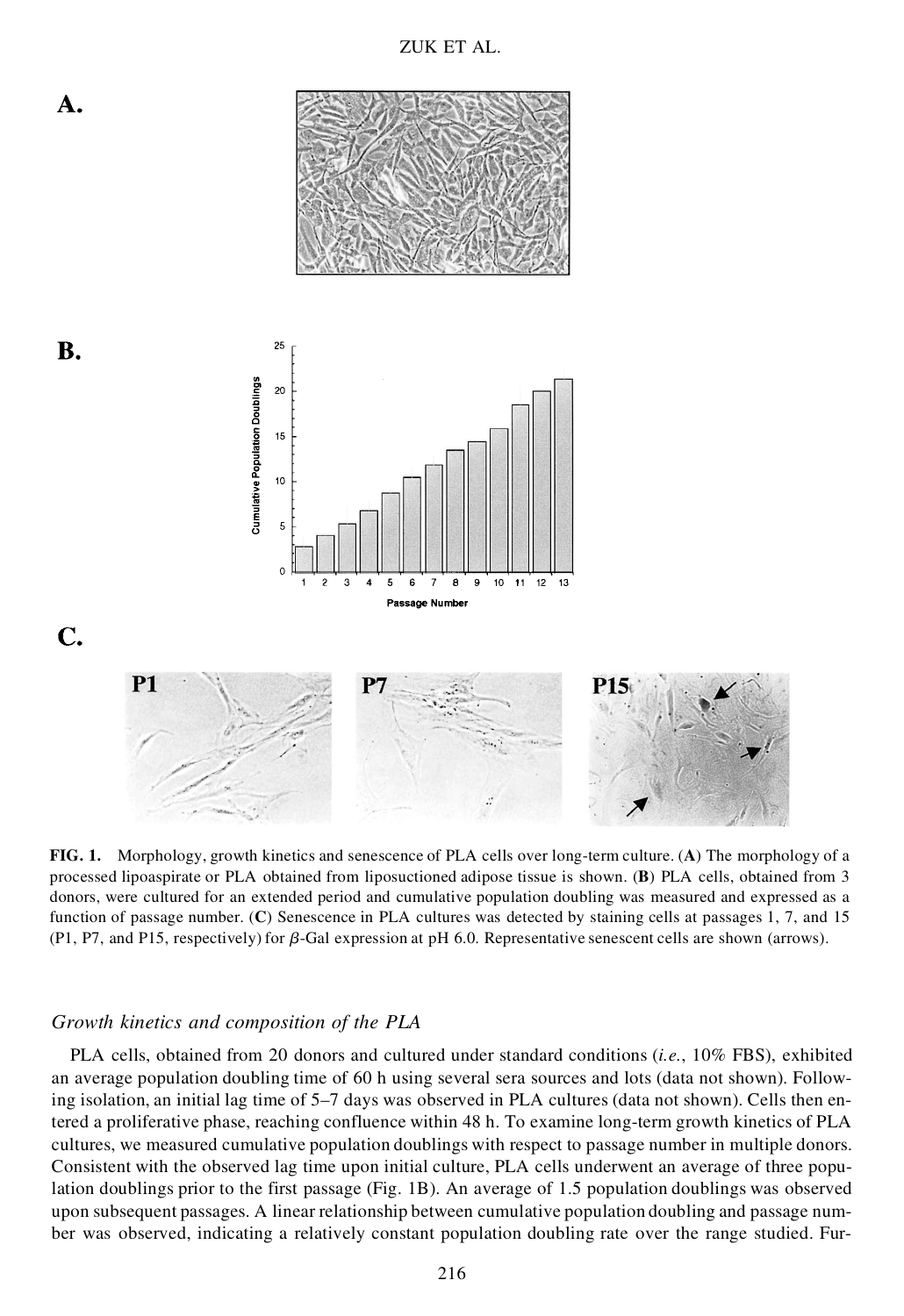thermore, no appreciable decrease in cumulative population doublings was observed at later passages ( $P13 =$ 165 days in culture), suggesting that PLA cultures maintain their proliferative potential during extended culture periods.

In addition to cumulative population doubling, we also examined cell senescence in long-term PLA cultures using a *b*-Gal staining protocol, in which *b*-Gal expression is absent in proliferating cells but can be detected in senescent cells at a pH of  $6.0<sup>45</sup>$  Using this assay, PLA cultures were examined for senescence at each passage. PLA cultures at passage 1 exhibited no appreciable  $\beta$ -Gal staining (Fig. 1C, P1). An increase in  $\beta$ -Gal staining was observed at later passages (P7 and P15); however, the percentage of senescent cells remained below 5% through 10 passages and increased to 15% at passage 15 (data not shown). Taken together, the data indicate that PLA samples are relatively stable over long-term culture, maintaining a consistent population doubling rate and exhibiting low levels of senescence.

The SVF processed from excised adipose tissue is a heterogenous population including mast cells, endothelial cells, pericytes, fibroblasts, and lineage-committed progenitor cells, or preadipocytes.<sup>29,33</sup> These components may also be present, together with the putative stem cell fraction, in the PLA obtained from liposuctioned adipose tissue. However, no literature regarding this has been published. To characterize the PLA phenotypically, samples from several donors were examined by indirect immunofluorescence using antibodies specific to established cell-surface markers. A bone marrow stromal fraction obtained from human marrow aspirates was also examined as a control. To identify endothelial cells, PLA cells were incubated with a monoclonal antibody to FVIII.<sup>39,40</sup> Smooth muscle cells were identified using a monoclonal antibody to smooth muscle actin.<sup>43,44</sup> This antibody has also been shown to react with transitional pericytes (*i.e.*, pericytes of pre- and post-capillaries) and the contractile apparatus of pericytes committed to the smooth muscle lineage.<sup>37,53</sup> Low levels of endothelial cells, smooth muscle cells and pericytes were observed in the PLA (Fig. 2). In comparison, no staining for these markers was observed in processed bone marrow stromal samples. In addition to FVIII and smooth muscle actin, cells were also incubated with a monoclonal antibody (ASO2) specific to fibroblasts and mesenchymal cells.<sup>41,42</sup> The majority of the PLA and bone marrow stromal cells stained positively with ASO2, suggesting a mesenchymal origin (Fig. 1, ASO2 panels).

To determine PLA composition quantitatively, samples were analyzed by flow cytometry using the cellsurface markers described above. PLA samples were obtained and cultured for 72 h in control medium. Cell size and granularity were measured using forward- and side-scatter settings (Fig. 3A). The majority of the PLA sample was comprised of small, agranular cells. In addition, PLA cells were incubated with monoclonal antibodies to FVIII, smooth muscle actin, and ASO2 and a monoclonal antibody to vimentin, an intermediate filament protein found predominantly in cells of mesenchymal origin.43,44 Viability was assessed using propidium iodide and samples were corrected for viability, nonspecific fluorescence, and autofluorescence. Data are shown from a representative patient (Fig. 3B). Cytometry data was collected from 5 donors, and the number of positive events for each cell-specific marker was expressed as a percentage of the total PLA cell number. Consistent with the immunofluorescent data, a fraction of the PLA cells expressed FVIII (FVIII-positive cells =  $24.9\% \pm 8.2$  of total PLA cell number) and SMA (SMA-positive cells =  $29.2\% \pm 2.1$  of total PLA cell number) (Fig. 3C), indicating that the PLA contains endothelial cells, smooth muscle cells, and, possibly, pericytes. Furthermore, the majority of the PLA cells stained positively for ASO2 (ASO2-positive cells =  $85.0\% \pm 12.8$  of total PLA cell number) and vimentin (VIM-positive cells =  $63.2\% \pm 5.6$  of total cell number), indicative of cells of mesenchymal origin. Taken together, the results suggest that the PLA is a relatively homogenous population of mesodermal or mesenchymal cells with low contamination by endothelial cells, pericytes, and smooth muscle cells.

#### *PLA cells exhibit multilineage potential*

To study the multilineage capacity of PLA cells, cells were differentiated toward the adipogenic, osteogenic, chondrogenic, and myogenic lineages using lineage-specific induction factors (Table 1). Human and animal bone marrow-derived MSCs have been shown to differentiate toward the adipogenic, osteogenic, and chondrogenic lineages with appropriate medium supplementation.<sup>8,14,15,31,33</sup> Following induction, differentiation was assessed using histology and immunohistochemistry (Table 2). Commercially available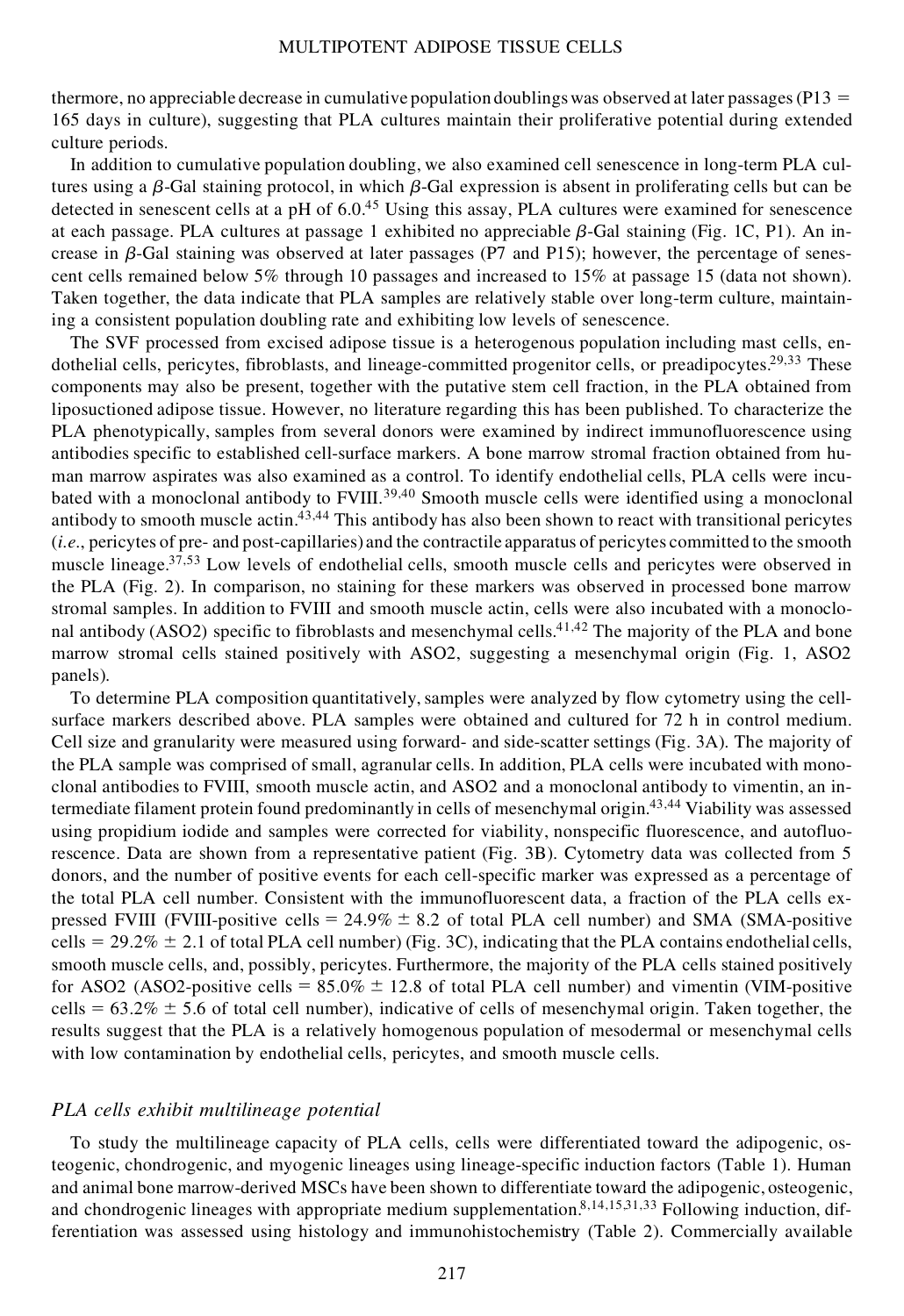

**FIG. 2.** Composition of the PLA: indirect immunofluorescence. PLA cells (PLA), in addition to bone marrow stromal cells (BMS), were processed for immunofluorescence using the following antibodies to cell type-specific markers: (1) anti-Factor VIII (FVIII); (2) anti-smooth muscle actin (SMA); and (3) ASO2 (ASO2). Factor VIII- and smooth mus cle actin-expressing cells are shown (arrows).

MSCs and lineage-committed progenitor cells served as positive controls whereas PLA cells maintained in control medium and HFF cells were examined as negative controls.

Preadipocytes and MSCs treated with adipogenic induction medium, containing cAMP agonists and induction agents such as isobutyl-methylxanthine (IBMX), indomethacin, insulin, and dexamethasone, develop lipid-containing droplets that accumulate the lipid dye Oil Red-O.<sup>8,54,55</sup> To determine if PLA cells undergo adipogenesis, cells were cultured in medium containing these agents (adipogenic medium, AM) and stained with Oil Red-O. PLA cells cultured in AM were reproducibly induced toward the adipogenic lineage as early as 2 weeks post-induction (Fig. 4). A significant fraction of the cells contained multiple, intracellular lipid-filled droplets that accumulated Oil Red-O. The Oil Red O-containing PLA cells exhibited an expanded morphology with the majority of the intracellular volume (90–98%) occupied by lipid droplets, consistent with the phenotype of mature adipocytes. The mean level of adipogenic differentiation measured in 6 donors under 35 years of age was  $42.4\% \pm 10.6\%$  (% Oil Red O-positive cells/total PLA cell number; data not shown). Prolonged culture times (*i.e.*, 4 weeks) resulted in the detachment of differentiating cells from the culture plate and flotation to the surface (data not shown). The observed morphology and lipid accumulation of differentiated PLA cells were similar to that observed upon treatment of bone marrow-derived MSCs and the preadipocyte cell line 3T3-L1 in AM. No lipid droplets were observed in undifferentiated PLA cells or in HFF negative controls (data not shown). In contrast to MSCs, in which adipogenic differentiation dramatically decreases beyond the third culture passage,<sup>56</sup> the adipogenic potential of PLA cells was maintained over long-term culture  $(i.e.,$  passage  $15 = 175$  days culture) (data not shown). Taken together, the results indicate that PLA cells undergo adipogenic differentiation.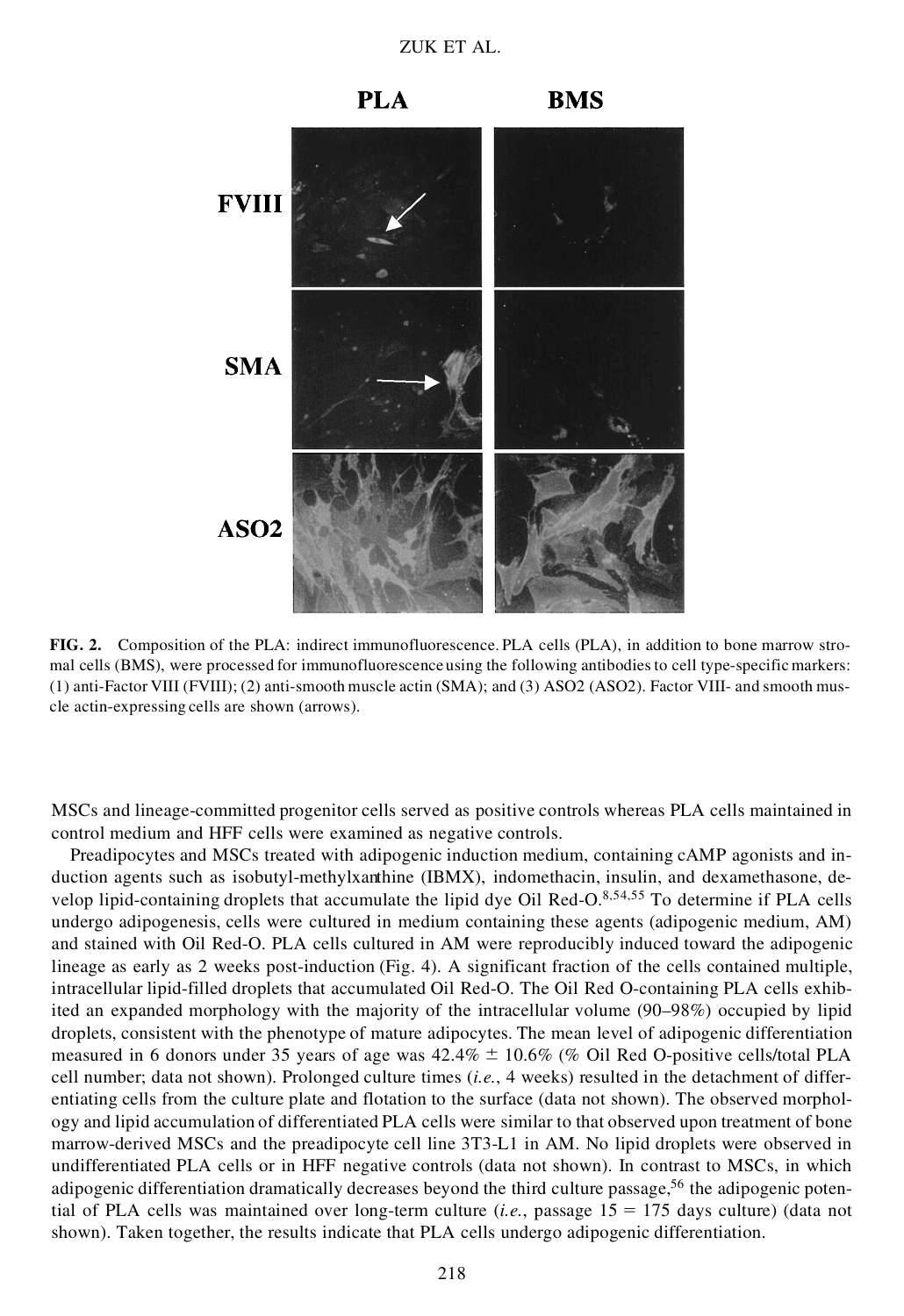A. FS vs. SS



## **B. Cell-specific markers**



## C. PLA composition



**FIG. 3.** Composition of the PLA: flow cytometry. (**A**) PLA samples were examined by flow cytometry using forward and side scatter (FS and SS, respectively). A representative PLA sample is shown. (**B**) The cell composition of a representative PLA sample from one donor (PLA) was determined by incubating the sample with the following mono clonal antibodies: anti-Factor VIII (FVIII), anti-smooth muscle actin (SMA), ASO2, and a monoclonal antibody to vimentin (VIM), an additional marker for cells of mesenchymal origin. (**C**) Flow cytometry data from 5 donors was collected and the mean number of positive events for each cell-specific marker is expressed as a percentage of total PLA cell number.

Differentiation of osteoprogenitor cells and marrow-derived MSCs into osteoblasts is induced *in vitro* by treating cells with low concentrations of ascorbic acid,  $\beta$ -glycerophosphate, and dexamethasone.<sup>8,15,56</sup> Early differentiation of these cells into immature osteoblasts is characterized by AP enzyme activity with human MSCs expressing AP as early as 4 days and maximum levels observed at 12 days post-induction.<sup>57</sup> To confirm their osteogenic capacity, PLA cells were treated with OM for 14 days, and the expression of AP was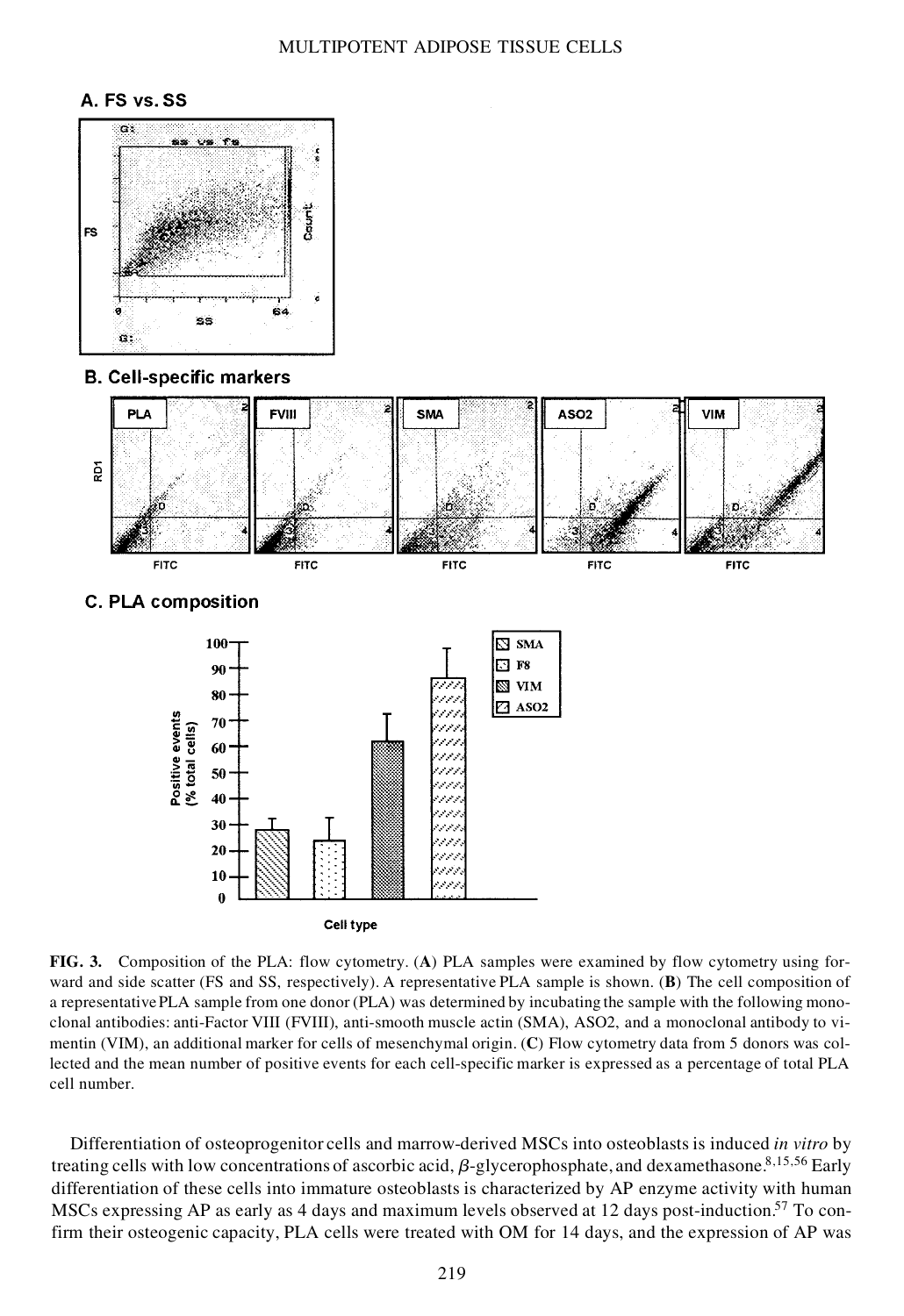

**FIG. 4.** PLA cells accumulate lipid-filled droplets upon treatment with adipogenic medium (AM). PLA cells (PLA), bone marrow-derived MSCs (MSC), and 3T3-L1 preadipocyte cells (3T3-L1) were cultured for 2 weeks in AM and stained with Oil Red O to identify lipid-filled intracellular vacuoles. Undifferentiated PLA cells maintained in control medium  $(-ve Control)$  were stained as a negative control.

examined. PLA cells cultured in OM formed an extensive network of dense, multilayered nodules that stained positively for AP (Fig. 5). The mean number of AP-positive staining cells measured in 6 donors was  $50.2\% \pm 10.8\%$  of total PLA cell number (data not shown). Expression of AP was also observed in both MSCs and NHOst-positive controls maintained in OM. In contrast, undifferentiated PLA cells and HFF negative controls (data not shown) did not show evidence of AP expressions. Although AP expression is dramatically upregulated in osteogenic tissues, its expression has been observed in several nonosteogenic cell types and tissues such as cartilage, liver, and kidney.58–60 Therefore, AP expression is frequently used, in conjunction with other osteogenic-specific markers, as an indicator of osteogenesis. One such indicator is the formation of a calcified ECM. Mature osteoblasts secrete a collagen I-rich ECM that becomes calcified during the later stages of differentiation.<sup>61</sup> Therefore, to confirm osteogenic differentiation, calcification of the ECM matrix was assessed in PLA cells using a von Kossa stain. Calcification appears as black regions within the cell monolayer. Consistent with osteogenesis, several black regions, indicative of a calcified ECM, were observed in PLA cells treated for 4 weeks in OM. Calcification was also identified in MSC and NHOst-positive controls, whereas no calcification was observed in undifferentiated PLA cells or HFF cells (data not shown). The osteogenic potential of PLA cells was maintained over long-



**FIG. 5.** PLA cells induced with osteogenic medium (OM) express AP and are associated with a calcified ECM. PLA cells (PLA), MSCs (MSC), and a human osteoblast cell line (NHOst) were cultured in OM to induce osteogenesis. Cells were stained at 2 weeks for AP activity (AP; red). The presence of a calcified extracellular matrix (black regions) was examined at 4 weeks (von Kossa). Undifferentiated PLA cells maintained in control medium were examined for AP expression and matrix calcification as a negative control  $(-ve Control)$ .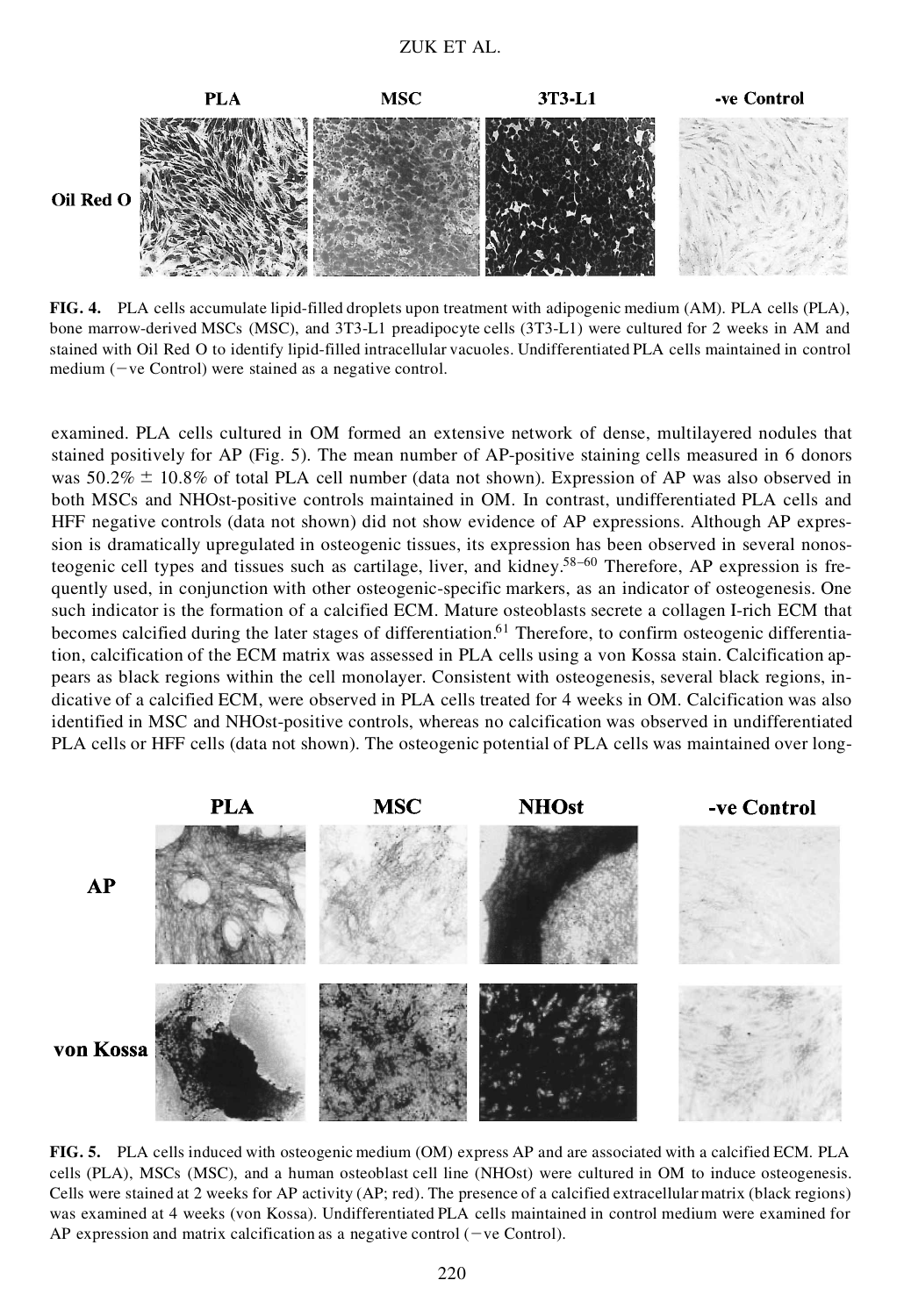term culture, with cells expressing AP as late as 175 days of culture (data not shown). Taken together, the expression of AP by PLA cells and the production of a calcified ECM strongly suggest that these adiposederived cells can be induced toward the osteogenic lineage.

Chondrogenic differentiation can be induced *in vitro* using a micromass culture technique, in which cellular condensation (a critical first event of chondrogenesis) is duplicated.47–49,62 Enhanced differentiation can be obtained by treating cells with dexamethasone and transforming growth factor- $\beta$ 1 (TGF- $\beta$ 1).<sup>63</sup> Marrow-derived MSCs, cultured with these agents under micromass conditions, form cell nodules associated with a well-organized ECM rich in collagen II and sulfated proteoglycans.<sup>8,64</sup> These sulfated proteoglycans can be specifically detected using the stain Alcian Blue under acidic conditions.<sup>50</sup> To assess the chondrogenic capacity of PLA cells, cells were cultured via micromass in CM, containing dexamethasone and TGF*b*1. Micromass culture of PLA cells resulted in the formation of dense nodules consistent with chondrogenic differentiation. The PLA nodules were associated with an Alcian Blue-positive ECM, indicative of the presence of sulfated proteoglycans within the matrix (Fig. 6). Cartilaginous nodules were also observed upon micromass culture of MSC controls. To confirm the specificity of Alcian Blue for cartilaginous matrices, human cartilage and bone sections were stained with Alcian Blue under acidic conditions. As expected, human cartilage sections stained positively with Alcian Blue, whereas no staining was observed in bone sections (data not shown). In addition to the presence of sulfated proteoglycans within the ECM, both PLA cells and human cartilage sections expressed the collagen type II isoform, but no staining was observed in undifferentiated PLA cells. Consistent with adipogenic and osteogenic differentiation, PLA cells retained their chondrogenic differentiation potential after extended culture periods (*i.e.*, up to 175 days; data not shown). The above results suggest that PLA cells possess the capacity to differentiate toward the chondrogenic lineage.

Myogenesis is characterized by a period of myoblast proliferation, followed by the expression of muscle-specific proteins and fusion to form multinucleated myotubules. Early myogenic differentiation is char-



**FIG. 6.** PLA cells treated with chondrogenic medium (CM) are associated with a proteoglycan-rich matrix and ex press collagen type II. PLA cells (PLA) and MSCs (MSC) were cultured for 2 weeks in CM using the micromass technique to induce chondrogenesis. The cells were fixed and processed for the presence of sulfated proteoglycans with Alcian Blue under acidic conditions (Alcian Blue). Paraffin sections of human cartilage were used as a positive control (Cartilage) while undifferentiated PLAs maintained in control medium were processed as a negative control  $(-ve$  Control). In addition, the expression of collagen type II (Collagen II) was examined in PLA cells and human cartilage sections. PLA cells cultured in control medium  $(-ve$  Control) were stained with Alcian Blue and for collagen II expression as a negative control.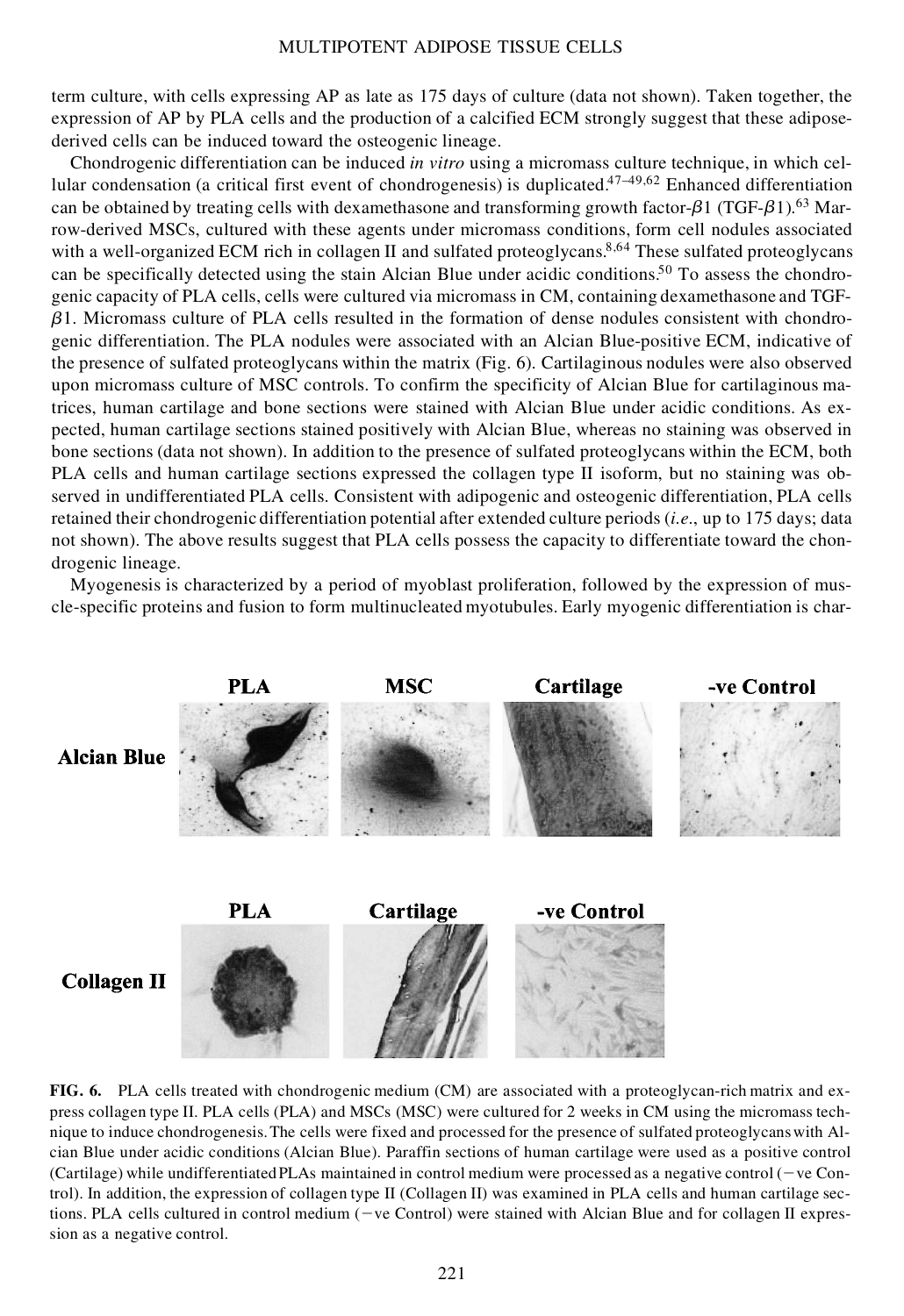

**FIG. 7.** PLA cells cultured in myogenic medium (MM) express the myosin heavy chain and MyoD1. PLA cells (PLA) were treated with MM and stained with antibodies specific to skeletal muscle myosin heavy chain (Myosin) or MyoD1 (MyoD1). A human skeletal muscle cell line (SKM) was examined as a positive control. In addition, the presence of multinucleated cells in PLA cultures is shown (PLA, inset box). Myosin and MyoD1 expression were also assessed in undifferentiated PLA cells  $(-ve Control)$  as a negative control.

acterized by the expression of several myogenic regulatory factors including myogenic determination factor 1 (MyoD1).<sup>65–67</sup> Terminally differentiated myoblasts can be characterized by the expression of myosin and the presence of multiple nuclei.<sup>68</sup> Proliferation and myogenic differentiation of muscle precursors and bone marrow-derived stem cells can be induced by dexamethasone and results in the expression of musclespecific proteins.<sup>14,69,70</sup> Furthermore, addition of hydrocortisone is known to stimulate human myoblast proliferation, prior to their transition into differentiated myotubules.<sup>71</sup> To examine if PLA cells undergo myogenesis, cells were cultured for 6 weeks in the presence of dexamethasone and hydrocortisone, and incubated with antibodies specific to MyoD1 and myosin (heavy chain). Consistent with early myogenic differentiation, treatment of PLA cells with MM for 1 week induced the expression of MyoD1 (Fig. 7). PLA cells treated for longer time periods (6 weeks) stained positively for myosin. In addition to myosin expression, the presence of discrete 'patches' of large, elongated cells with multiple nuclei were also observed, suggesting that PLA cells underwent myoblast fusion (PLA panel, inset). Like PLA cells, MyoD1 and myosin heavy-chain expression were also detected in human skeletal muscle-positive control cells. Using myogenic medium, myogenic differentiation was not observed in MSC controls even at 6 weeks of induction (data not shown). These cells may be adversely affected by hydrocortisone and may require alternate conditions to induce differentiation. Myogenic differentiation levels in PLA cells averaged 12% (data not shown). Multinucleation, myosin heavy-chain, and MyoD1 expression were not observed in undifferentiated PLA cells nor in HFF negative controls (data not shown). The presence of multinucleated cells and the expression of both MyoD1 and myosin heavy chain suggest that PLA cells have the capacity to undergo myogenic differentiation.

### **DISCUSSION**

In this paper, we report that a cellular fraction with multiple mesodermal lineage capabilities can be processed from human lipoaspirates. This cellular fraction, which we call a processed lipoaspirate (PLA),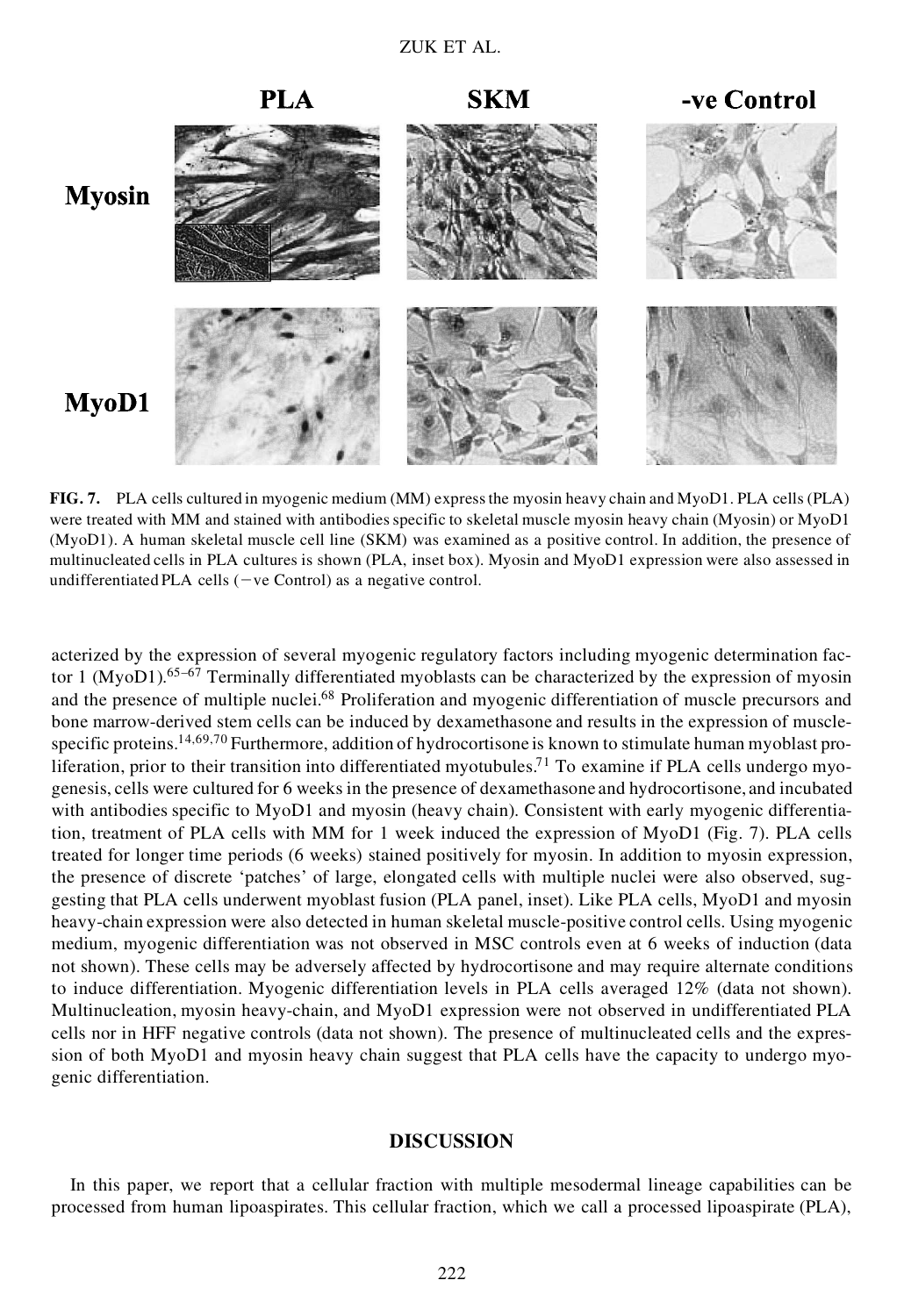is comprised of fibroblast-like cells that can be expanded easily *in vitro* without the need for specific sera lots or media supplementation. PLA samples, from several donors, maintained a linear growth rate with no appreciable senescence over extended culture periods. The PLA population was heterogeneous in nature, with the majority of the cells being mesenchymal in origin. However, contaminating endothelial, smooth muscle, and pericyte cell populations were identified. PLA cells also exhibited multilineage potential *in vitro*, differentiating toward the adipogenic, osteogenic, chondrogenic, and myogenic lineages when cultured in the presence of established lineage-specific differentiation factors. PLA differentiation results were consistent with those observed upon lineage-specific differentiation of bone marrow-derived MSCs and lineage-committed precursors.

Although the apparent multidifferentiative capacity of PLA cells suggests the presence of a stem cell population within human liposuctioned adipose tissue, it is not conclusive. Multilineage differentiation may also be due to the presence of: (1) multiple lineage-committed progenitor cells; (2) multipotent cells from other sources (*e.g*., pericytes, marrow-derived MSCs from peripheral blood); or (3) a combination of the above.

The observed differentiation may be due to the presence of lineage-committed progenitor cells, such as preosteoblasts, premyoblasts, or preadipocytes within the PLA. Cellular fractions (*i.e.*, SVFs) obtained from excised adipose tissue are known to contain preadipocytes that differentiate into mature adipocytes.<sup>29,30</sup> It is possible that the observed adipogenic differentiation by PLA cells is simply the commitment of existing preadipocytes and not the differentiation of a multipotent cell. However, we do not believe this to be the case. As little as 0.02% of the SVF obtained from excised adipose tissue have been identified as preadipocytes capable of adipogenic differentiation.<sup>29</sup> If preadipocyte numbers within the PLA are comparable to those levels measured in the SVF from excised tissue, one would expect a relatively low level of adipogenesis. However, the degree of adipogenesis observed in the PLA is significant  $(\sim 40\%$  of the total PLA cell number) and may result from the differentiation of additional cell types (i.e. stem cells).

Damage to the underlying muscle during liposuction may introduce myogenic precursor cells or satellite cells into the PLA, resulting in the observed myogenic differentiation by these cells. Located between the sarcolemma and the external lamina of the muscle fiber, myogenic precursor cells in their undifferentiated state are quiescent and exhibit no distinguishing features, making their identification difficult. Several groups have attempted to identify unique markers for these precursors with limited success. Currently, the expression of the myogenic regulatory factors, MyoD1, and myogenin have been used to identify satellite cells during embryogenesis and in regenerating adult muscle in rodents.<sup>72-76</sup> In addition, MyoD1 expression has been identified in proliferating myoblasts prior to the onset of differentiation.<sup>66</sup> Although these markers have not been used to identify myogenic precursors in human subjects, MyoD1 is expressed during early myogenic differentiation in normal skeletal muscle and has been used to identify the skeletal muscle origin of rhabdosarcomas in humans.77–79 The absence of MyoD1 expression in PLA cells maintained in noninductive CM (see Fig. 7), suggests that our observed myogenic differentiation is not due to the presence of myogenic precursors or proliferating myoblasts within the PLA. Consistent with this, the blunt contour of the liposuction cannula would make it extremely difficult to penetrate the fibrous fascial cavity surrounding the muscle and introduce these precursors into the adipose compartment.

Human adipose tissue is vascularized and, as such, contains potential systemic vascular 'conduits' for contamination by multipotent cells, such as pericytes and marrow-derived MSCs. Disruption of the blood supply during liposuction may result in the release of pericytes, known to possess multilineage potential both *in vivo* and *in vitro*.80–82 Consistent with this, our immunofluorescent and flow cytometry data show that a small fraction of the PLA is comprised of cells that express smooth muscle actin, a component of transitional pericytes and pericytes committed to the smooth muscle lineage.<sup>37</sup> The multilineage differentiation observed in PLA may be, in part, due to the presence of pericytes. Disruption of the blood supply may also introduce MSCs into the PLA. However, the literature is conflicted as to the presence of these stem cells in the peripheral blood.83,84 If the peripheral blood does indeed represent a source of MSCs, our observed multilineage differentiation by PLA cells may be due to the contamination of adipose tissue by these stem cells. However, MSCs are a small constituent of the bone marrow stroma in humans ( $\sim$ 1 MSC per 10<sup>5</sup> adherent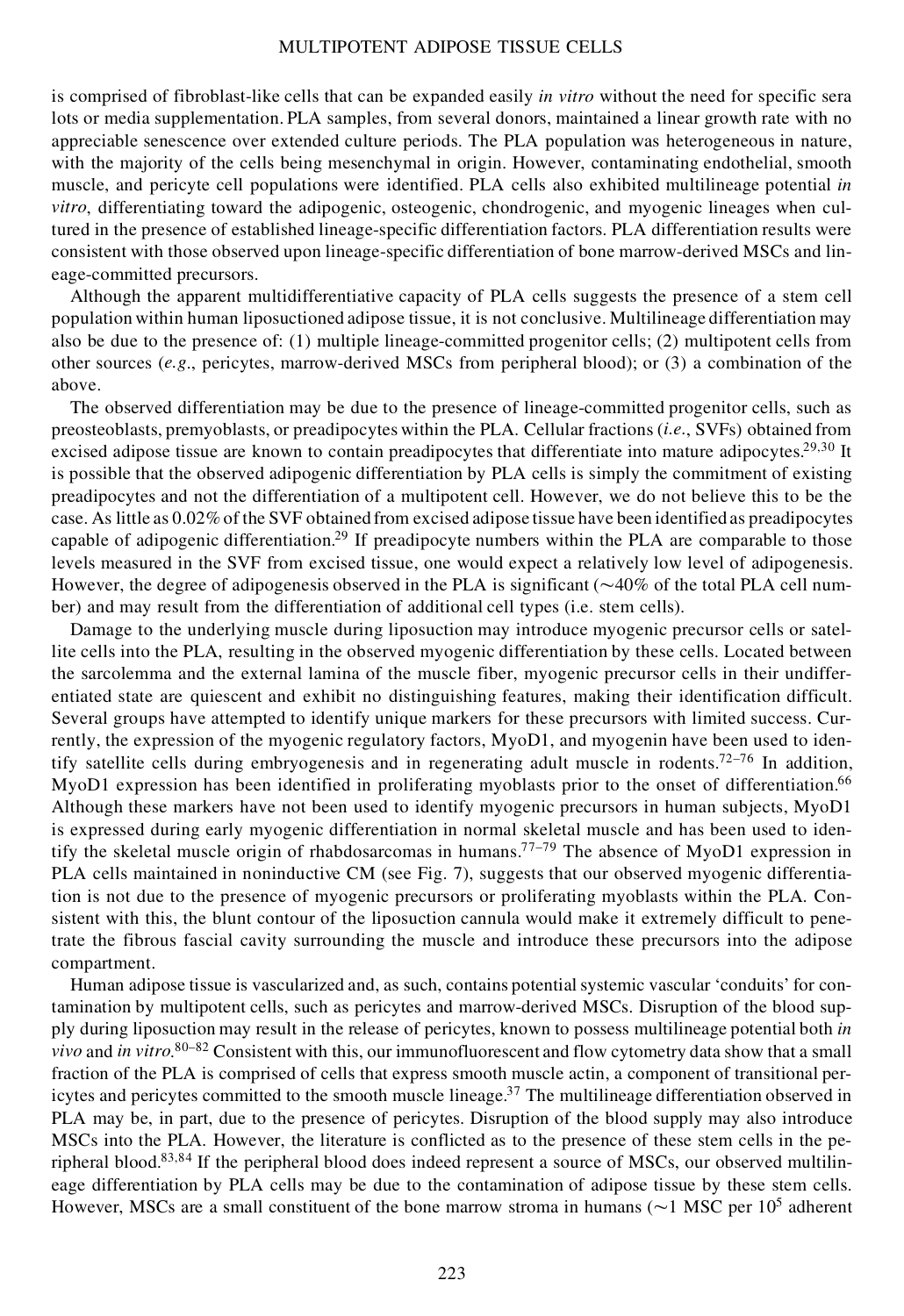stromal cells. $8,17,20$  If these cells do exist in peripheral blood, they are likely to be in even smaller quantities than in the bone marrow and contamination levels of the PLA by these cells may be negligible.

These arguments provide support for the presence of a multipotent stem cell population within liposuctioned adipose tissue; however, definitive confirmation requires the isolation and characterization of multiple clones derived from a single cell. Preliminary data confirm that clonal PLA cell populations possess multilineage potential, capable of adipogenic, osteogenic, and chondrogenic differentiation.<sup>85</sup> Although promising, isolation and analysis of multiple PLA cell clones will be required to confirm the presence of a stem cell population within liposuctioned adipose tissue.

The future of engineering mesodermally derived tissues from stem cells is promising and the development of these strategies will likely require a readily available source of donor cells. Current research has demonstrated exciting results using bone marrow-derived MSCs. MSCs can differentiate into osteogenic and chondrogenic tissues *in vivo*,86–89 and preliminary data suggest that these cells can be used to repair bony and cartilagenous defects.12,88–92 We believe that PLA cells obtained from liposuctioned adipose tissue may represent another source of multilineage mesodermal stem cells. Like the bone marrow stroma, our data suggest that adipose tissue may contain a significant fraction of cells with multilineage capacity. These adipose-derived stem cells may be readily available in large quantities with minimal morbidity and discomfort associated with their harvest. The autologous nature of these stem cells, together with their putative multipotentiality and ease of procurement, may make these cells an excellent choice for many future tissue engineering strategies and cell-based therapies.

## **ACKNOWLEDGMENTS**

We would like to thank Devóra London and Anne Sukprasert for their administrative assistance. We would also like to thank Dr. Ramon Llull, Dr. Andrew D. Smith, and Mytien Ngo for their contributions. This work was funded in part by the Wunderman Family Foundation, the American Society for Aesthetic Plastic Surgery and the Plastic Surgery Educational Foundation.

### **REFERENCES**

- 1. [Friedenstein, A.J., Petrakova, K.V., Kurolesova, A.I., and Frolova, G.P. Heterotopic of bone marrow. Analysis of](https://www.researchgate.net/publication/17532119_Heterotopic_of_bone_marrow_Analysis_of_precursor_cells_for_osteogenic_and_hematopoietic_tissues?el=1_x_8&enrichId=rgreq-e88b3d7ba40d5fa974991c49436e687c-XXX&enrichSource=Y292ZXJQYWdlOzEyMDMwODM1O0FTOjEwMjU5OTMxMTIzMzAyN0AxNDAxNDcyOTkwMzY4) [precursor cells for osteogenic and hematopoietic tissues. Transplantation](https://www.researchgate.net/publication/17532119_Heterotopic_of_bone_marrow_Analysis_of_precursor_cells_for_osteogenic_and_hematopoietic_tissues?el=1_x_8&enrichId=rgreq-e88b3d7ba40d5fa974991c49436e687c-XXX&enrichSource=Y292ZXJQYWdlOzEyMDMwODM1O0FTOjEwMjU5OTMxMTIzMzAyN0AxNDAxNDcyOTkwMzY4) **6,** 230, 1968.
- 2. Friedenstein, A.J., Chailakhyan, R.K., Latsinik, N.V., Panasyuk, A.F., and Keiliss-Borok, I.V. Stromal cells responsible for transferring the microenvironment of hematopoietic tissues. Cloning in vitro and retransplantation in vivo. Transplantation **17,** 331, 1974.
- 3. [Werts, E.D., De Gowin, R.L., Knapp, S.K., and Gibons, D.P. Characterization of marrow stromal \(fibroblastoid\)](https://www.researchgate.net/publication/15738151_Characterization_of_marrow_stromal_fibroblastoid_cells_and_their_association_with_erythropoiesis?el=1_x_8&enrichId=rgreq-e88b3d7ba40d5fa974991c49436e687c-XXX&enrichSource=Y292ZXJQYWdlOzEyMDMwODM1O0FTOjEwMjU5OTMxMTIzMzAyN0AxNDAxNDcyOTkwMzY4) [cells and their association with erythropoiesis. Exp. Hematol.](https://www.researchgate.net/publication/15738151_Characterization_of_marrow_stromal_fibroblastoid_cells_and_their_association_with_erythropoiesis?el=1_x_8&enrichId=rgreq-e88b3d7ba40d5fa974991c49436e687c-XXX&enrichSource=Y292ZXJQYWdlOzEyMDMwODM1O0FTOjEwMjU5OTMxMTIzMzAyN0AxNDAxNDcyOTkwMzY4) **8,** 423, 1980.
- 4. [Dexter, T.M. Stromal cell-associated hematopoiesis. J. Cell Physiol.](https://www.researchgate.net/publication/16159462_Stromal_cell_associated_hemopoiesis?el=1_x_8&enrichId=rgreq-e88b3d7ba40d5fa974991c49436e687c-XXX&enrichSource=Y292ZXJQYWdlOzEyMDMwODM1O0FTOjEwMjU5OTMxMTIzMzAyN0AxNDAxNDcyOTkwMzY4) **1,** 87, 1982.
- 5. [Paul, S.R., Yang, Y.C., Donahue, R.E., Goldring, S., and Williams, D.A. Stromal cell-associated hematopoiesis:](https://www.researchgate.net/publication/21141409_Stromal_cell-associated_hematopoiesis_Immortalization_and_characterization_of_a_primate_bone_marrow-derived_stromal_cell_line?el=1_x_8&enrichId=rgreq-e88b3d7ba40d5fa974991c49436e687c-XXX&enrichSource=Y292ZXJQYWdlOzEyMDMwODM1O0FTOjEwMjU5OTMxMTIzMzAyN0AxNDAxNDcyOTkwMzY4) [immortalization and characterization of a primate bone marrow-derived stromal cell line. Blood](https://www.researchgate.net/publication/21141409_Stromal_cell-associated_hematopoiesis_Immortalization_and_characterization_of_a_primate_bone_marrow-derived_stromal_cell_line?el=1_x_8&enrichId=rgreq-e88b3d7ba40d5fa974991c49436e687c-XXX&enrichSource=Y292ZXJQYWdlOzEyMDMwODM1O0FTOjEwMjU5OTMxMTIzMzAyN0AxNDAxNDcyOTkwMzY4) **77,** 1723, 1991.
- 6. [Caplan, A.I. Mesenchymal stem cells. J. Orthop. Res.](https://www.researchgate.net/publication/21286014_Mesenchymal_Stem_Cells?el=1_x_8&enrichId=rgreq-e88b3d7ba40d5fa974991c49436e687c-XXX&enrichSource=Y292ZXJQYWdlOzEyMDMwODM1O0FTOjEwMjU5OTMxMTIzMzAyN0AxNDAxNDcyOTkwMzY4) **9,** 641, 1991.
- 7. [Beresford, J.N., Bennett, J.H., Devlin, C., Leboy, P.S., and Owen, M.E. Evidence for an inverse relationship be](https://www.researchgate.net/publication/21754351_Evidence_for_an_inverse_relationship_between_the_differentiation_of_adipocytic_and_osteogenic_cells_in_rat_marrow_stromal_cell_cultures?el=1_x_8&enrichId=rgreq-e88b3d7ba40d5fa974991c49436e687c-XXX&enrichSource=Y292ZXJQYWdlOzEyMDMwODM1O0FTOjEwMjU5OTMxMTIzMzAyN0AxNDAxNDcyOTkwMzY4)[tween the differentiation of adipocytic and osteogenic cells in rat marrow stromal cell cultures. J. Cell Sci.](https://www.researchgate.net/publication/21754351_Evidence_for_an_inverse_relationship_between_the_differentiation_of_adipocytic_and_osteogenic_cells_in_rat_marrow_stromal_cell_cultures?el=1_x_8&enrichId=rgreq-e88b3d7ba40d5fa974991c49436e687c-XXX&enrichSource=Y292ZXJQYWdlOzEyMDMwODM1O0FTOjEwMjU5OTMxMTIzMzAyN0AxNDAxNDcyOTkwMzY4) **102,** [341, 1992.](https://www.researchgate.net/publication/21754351_Evidence_for_an_inverse_relationship_between_the_differentiation_of_adipocytic_and_osteogenic_cells_in_rat_marrow_stromal_cell_cultures?el=1_x_8&enrichId=rgreq-e88b3d7ba40d5fa974991c49436e687c-XXX&enrichSource=Y292ZXJQYWdlOzEyMDMwODM1O0FTOjEwMjU5OTMxMTIzMzAyN0AxNDAxNDcyOTkwMzY4)
- 8. Pittenger, M.F., Mackay, A.M., Beck, S.C., Jaiswal, R.K., Douglas, R., Mosca, J.D., Moorman, M.A., Simonetti, D.W., Craig, S., and Marshak, D.R. Multilineage potential of adult human mesenchymal stem cells. Science **284,** 143, 1999.
- 9. Berry, L., Grant, M.E., McClure, J., and Rooney, P. Bone-marrow-derived chondrogenesis in vitro. J. Cell Sci. **101,** 333, 1992.
- 10. [Johnstone, B., Hering, T.M., Caplan, A.I., Goldberg, V.M., and Yoo, J.U. In vitro chondrogenesis of bone mar](https://www.researchgate.net/publication/223806586_In_VitroChondrogenesis_of_Bone_Marrow-Derived_Mesenchymal_Progenitor_Cells?el=1_x_8&enrichId=rgreq-e88b3d7ba40d5fa974991c49436e687c-XXX&enrichSource=Y292ZXJQYWdlOzEyMDMwODM1O0FTOjEwMjU5OTMxMTIzMzAyN0AxNDAxNDcyOTkwMzY4)[row-derived mesenchymal progenitor cells. Exp. Cell Res.](https://www.researchgate.net/publication/223806586_In_VitroChondrogenesis_of_Bone_Marrow-Derived_Mesenchymal_Progenitor_Cells?el=1_x_8&enrichId=rgreq-e88b3d7ba40d5fa974991c49436e687c-XXX&enrichSource=Y292ZXJQYWdlOzEyMDMwODM1O0FTOjEwMjU5OTMxMTIzMzAyN0AxNDAxNDcyOTkwMzY4) **238,** 265, 1998.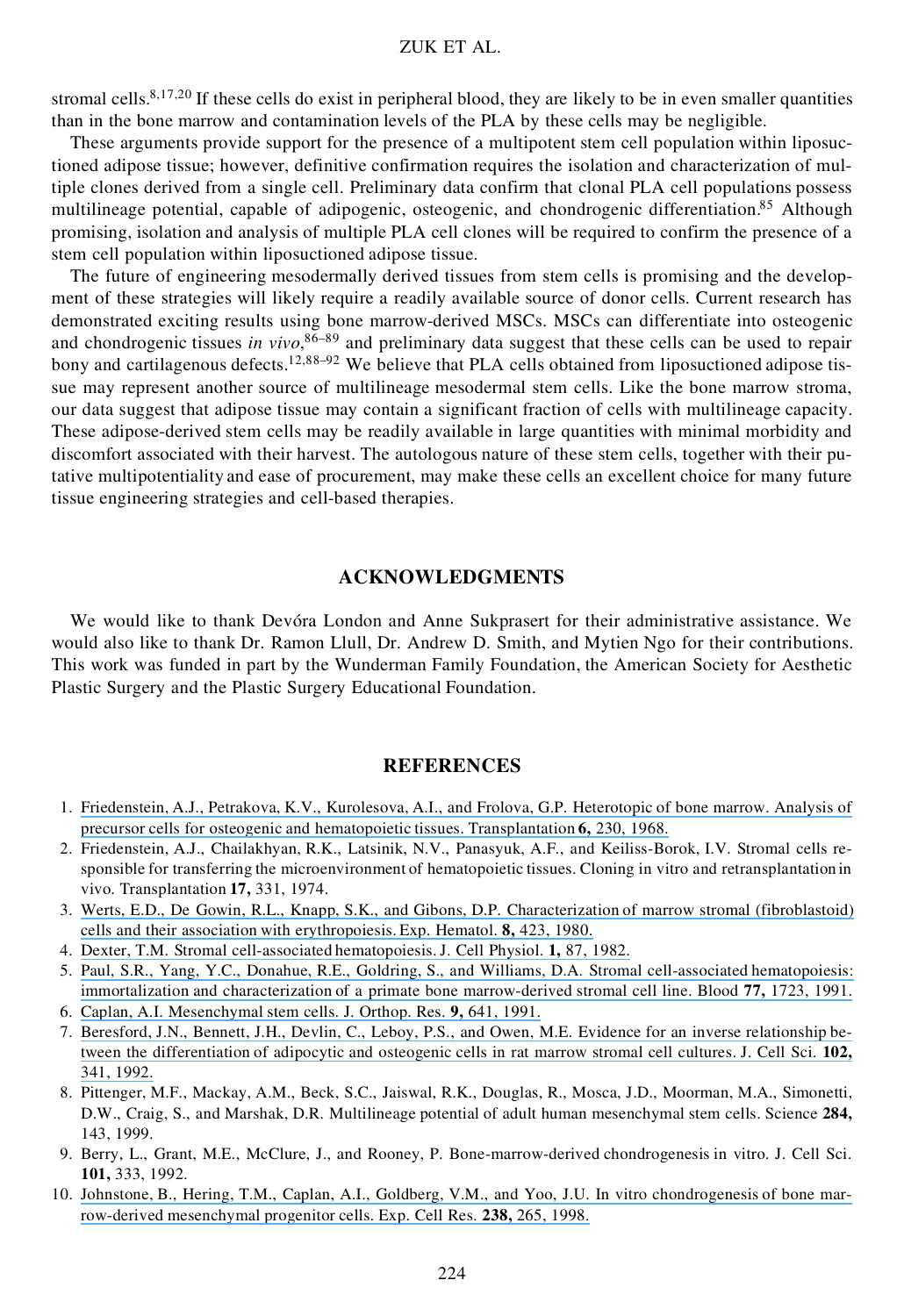- 11. [Yoo, J.U., Barthel, T.S., Nishimura, K., Solchaga, L., Caplan, A.I., Goldberg, V.M., and Johnstone, B. The chondro](https://www.researchgate.net/publication/13412423_The_Chondrogenic_Potential_of_Human_Bone-Marrow-Derived_Mesenchymal_Progenitor_Cells?el=1_x_8&enrichId=rgreq-e88b3d7ba40d5fa974991c49436e687c-XXX&enrichSource=Y292ZXJQYWdlOzEyMDMwODM1O0FTOjEwMjU5OTMxMTIzMzAyN0AxNDAxNDcyOTkwMzY4)[genic potential of human bone-marrow-derived mesenchymal progenitor cells. J. Bone Joint Surg. Am.](https://www.researchgate.net/publication/13412423_The_Chondrogenic_Potential_of_Human_Bone-Marrow-Derived_Mesenchymal_Progenitor_Cells?el=1_x_8&enrichId=rgreq-e88b3d7ba40d5fa974991c49436e687c-XXX&enrichSource=Y292ZXJQYWdlOzEyMDMwODM1O0FTOjEwMjU5OTMxMTIzMzAyN0AxNDAxNDcyOTkwMzY4) **80,** 1745, 1998.
- 12. [Wakitani, S., Saito, T., and Caplan, A.I. Myogenic cells derived from rat bone marrow mesenchymal stem cells](https://www.researchgate.net/publication/15722166_Myogenic_cells_derived_from_rat_bone_marrow_mesenchymal_stem_cells_exposed_to_5-azacytidine?el=1_x_8&enrichId=rgreq-e88b3d7ba40d5fa974991c49436e687c-XXX&enrichSource=Y292ZXJQYWdlOzEyMDMwODM1O0FTOjEwMjU5OTMxMTIzMzAyN0AxNDAxNDcyOTkwMzY4) [exposed to 5-azacytidine. Muscle Nerve](https://www.researchgate.net/publication/15722166_Myogenic_cells_derived_from_rat_bone_marrow_mesenchymal_stem_cells_exposed_to_5-azacytidine?el=1_x_8&enrichId=rgreq-e88b3d7ba40d5fa974991c49436e687c-XXX&enrichSource=Y292ZXJQYWdlOzEyMDMwODM1O0FTOjEwMjU5OTMxMTIzMzAyN0AxNDAxNDcyOTkwMzY4) **18,** 1417, 1995.
- 13. Ferrari, G., Cusella-De Angelis, G., Coletta, M., Paolucci, E., Stornaiuolo, A., Cossu, G., and Mavilio, F. Muscle regeneration by bone marrow-derived myogenic progenitors. Science **279,** 1528, 1998.
- 14. Grigoradis, A., Heersche, J.N.M., and Aubin, J. Differentiation of muscle fat, cartilage and bone from progenitor cells present in a bone-derived clonal cell population: effect of dexamethasone. J. Cell Biol. **106,** 2139, 1988.
- 15. [Cheng S-L., Yang, J.W., Rifas, L., Zhang, S-F., and Avioli, L.V. Differentiation of human bone marrow osteogenic](https://www.researchgate.net/publication/14923238_Differentiation_of_Human_Bone-Marrow_Osteogenic_Stromal_Cells_in_Vitro_-_Induction_of_the_Osteoblast_Phenotype_by_Dexamethasone?el=1_x_8&enrichId=rgreq-e88b3d7ba40d5fa974991c49436e687c-XXX&enrichSource=Y292ZXJQYWdlOzEyMDMwODM1O0FTOjEwMjU5OTMxMTIzMzAyN0AxNDAxNDcyOTkwMzY4) [stromal cells in vitro: induction of the osteoblast phenotype by dexamethasone. Endo](https://www.researchgate.net/publication/14923238_Differentiation_of_Human_Bone-Marrow_Osteogenic_Stromal_Cells_in_Vitro_-_Induction_of_the_Osteoblast_Phenotype_by_Dexamethasone?el=1_x_8&enrichId=rgreq-e88b3d7ba40d5fa974991c49436e687c-XXX&enrichSource=Y292ZXJQYWdlOzEyMDMwODM1O0FTOjEwMjU5OTMxMTIzMzAyN0AxNDAxNDcyOTkwMzY4) **134,** 277, 1994.
- 16. [Haynesworth, S.E., Goshima, J., Goldberg, V.M., and Caplan, A.I. Characterization of cells with osteogenic po](https://www.researchgate.net/publication/21574842_Characterization_of_Cells_with_Osteogenic_Potential_from_Human_Marrow?el=1_x_8&enrichId=rgreq-e88b3d7ba40d5fa974991c49436e687c-XXX&enrichSource=Y292ZXJQYWdlOzEyMDMwODM1O0FTOjEwMjU5OTMxMTIzMzAyN0AxNDAxNDcyOTkwMzY4)[tential from human marrow. Bone](https://www.researchgate.net/publication/21574842_Characterization_of_Cells_with_Osteogenic_Potential_from_Human_Marrow?el=1_x_8&enrichId=rgreq-e88b3d7ba40d5fa974991c49436e687c-XXX&enrichSource=Y292ZXJQYWdlOzEyMDMwODM1O0FTOjEwMjU5OTMxMTIzMzAyN0AxNDAxNDcyOTkwMzY4) **13,** 81, 1992.
- 17. Rickard, D.J., Kassem, M., Hefferan, T.E., Srkan, G., Spelsbergm, T.C., and Riggs, B.L. Isolation and characterization of osteoblast precursor cells from human bone marrow. J. Bone Min. Res. **11,** 312, 1996.
- 18. [Prockop, D.J. Marrow stromal cells as stem cells for non-hematopoietic tissues. Science](https://www.researchgate.net/publication/14132221_Marrow_Stromal_Cells_as_Stem_Cells_for_Nonhematopoietic_Tissues?el=1_x_8&enrichId=rgreq-e88b3d7ba40d5fa974991c49436e687c-XXX&enrichSource=Y292ZXJQYWdlOzEyMDMwODM1O0FTOjEwMjU5OTMxMTIzMzAyN0AxNDAxNDcyOTkwMzY4) **276,** 71, 1997.
- 19. [Dennis, J.E., Merriam, A., Awadallah, A., Yoo, J.U., Johnstone, B., and Caplan, A.I. A quadripotential mesenchymal](https://www.researchgate.net/publication/12977187_A_Quadripotential_Mesenchymal_Progenitor_Cell_Isolated_from_the_Marrow_of_an_Adult_Mouse?el=1_x_8&enrichId=rgreq-e88b3d7ba40d5fa974991c49436e687c-XXX&enrichSource=Y292ZXJQYWdlOzEyMDMwODM1O0FTOjEwMjU5OTMxMTIzMzAyN0AxNDAxNDcyOTkwMzY4) [progenitor cell isolated from the marrow of an adult mouse. J. Bone Miner. Res.](https://www.researchgate.net/publication/12977187_A_Quadripotential_Mesenchymal_Progenitor_Cell_Isolated_from_the_Marrow_of_an_Adult_Mouse?el=1_x_8&enrichId=rgreq-e88b3d7ba40d5fa974991c49436e687c-XXX&enrichSource=Y292ZXJQYWdlOzEyMDMwODM1O0FTOjEwMjU5OTMxMTIzMzAyN0AxNDAxNDcyOTkwMzY4) **14,** 700, 1999.
- 20. Bruder, S.P., Jaiswal, N., and Haynesworth, S.E. Growth kinetics, self-renewal, and the osteogenic potential of purified human mesenchymal stem cells during extensive subcultivation and following cryopreservation. J. Cell. Biochem. **64,** 278, 1997.
- 21. [Young, H.E., Ceballos, E.M., Smith, J.C., Lucas, P.A., and Morrison, D.C. Isolation of embyonic chick myosatel](https://www.researchgate.net/publication/226324153_Isolation_of_embryonic_chick_myosatellite_and_pluripotent_stem_cells?el=1_x_8&enrichId=rgreq-e88b3d7ba40d5fa974991c49436e687c-XXX&enrichSource=Y292ZXJQYWdlOzEyMDMwODM1O0FTOjEwMjU5OTMxMTIzMzAyN0AxNDAxNDcyOTkwMzY4)[lite and pluripotent stem cells. J. Tiss. Cult. Methods](https://www.researchgate.net/publication/226324153_Isolation_of_embryonic_chick_myosatellite_and_pluripotent_stem_cells?el=1_x_8&enrichId=rgreq-e88b3d7ba40d5fa974991c49436e687c-XXX&enrichSource=Y292ZXJQYWdlOzEyMDMwODM1O0FTOjEwMjU5OTMxMTIzMzAyN0AxNDAxNDcyOTkwMzY4) **14,** 85, 1992.
- 22. Lucas, P.A., Calcutt, A.F., Ossi, P., Young, H.E., and Southerland, S.S. Mesenchymal stem cells from granulation tissue. J. Cell Biochem. **17E,** 122, 1993.
- 23. [Pate, D.W., Southerland, S.S., Grande, D.A., Young, H.E., and Lucas, P.A. Isolation and differentiation of mes](https://www.researchgate.net/publication/230710219_Isolation_and_differentiation_of_mesenchymal_stem_cell_from_rabbit_muscle?el=1_x_8&enrichId=rgreq-e88b3d7ba40d5fa974991c49436e687c-XXX&enrichSource=Y292ZXJQYWdlOzEyMDMwODM1O0FTOjEwMjU5OTMxMTIzMzAyN0AxNDAxNDcyOTkwMzY4) [enchymal stem cells from rabbit muscle. Surg. Forum](https://www.researchgate.net/publication/230710219_Isolation_and_differentiation_of_mesenchymal_stem_cell_from_rabbit_muscle?el=1_x_8&enrichId=rgreq-e88b3d7ba40d5fa974991c49436e687c-XXX&enrichSource=Y292ZXJQYWdlOzEyMDMwODM1O0FTOjEwMjU5OTMxMTIzMzAyN0AxNDAxNDcyOTkwMzY4) **XLIV,** 587, 1993.
- 24. Young, H.E., Ceballos, E.M., Smith, J.C., Mancini, M.L., Wright, R.P., Ragan, B.L., Bushell, I., and Lucas, P.A. Pluripotent mesenchymal stem cells reside within avian connective tissue matrices. In Vitro Cell Dev. Bio. 1 Anim. **29A,** 723, 1993.
- 25. Young, H.E., Mancini, M.L., Wright, R.P., Smith, J.C., Black, A.C., Jr., Reagan, C.R., and Lucas, P.A. Mesenchymal stem cells reside within the connective tissues of many organs. Devel. Dyn. **202,** 137, 1995.
- 26. [Warejcha, W., Harvey, R., Taylor B.J., Young, H.E., and Lucas, P.A. A population of cells isolated from rat heart](https://www.researchgate.net/publication/14567206_A_Population_of_Cells_Isolated_from_Rat_Heart_Capable_of_Differentiating_into_Several_Mesodermal_Phenotypes?el=1_x_8&enrichId=rgreq-e88b3d7ba40d5fa974991c49436e687c-XXX&enrichSource=Y292ZXJQYWdlOzEyMDMwODM1O0FTOjEwMjU5OTMxMTIzMzAyN0AxNDAxNDcyOTkwMzY4) [capable of differentiating into several mesodermal phenotypes. J. Surg. Res.](https://www.researchgate.net/publication/14567206_A_Population_of_Cells_Isolated_from_Rat_Heart_Capable_of_Differentiating_into_Several_Mesodermal_Phenotypes?el=1_x_8&enrichId=rgreq-e88b3d7ba40d5fa974991c49436e687c-XXX&enrichSource=Y292ZXJQYWdlOzEyMDMwODM1O0FTOjEwMjU5OTMxMTIzMzAyN0AxNDAxNDcyOTkwMzY4) **62,** 233, 1996.
- 27. [Hausman, G.J. Techniques for studying adipocytes. Stain Technol.](https://www.researchgate.net/publication/17018364_Techniques_for_Studying_Adipocytes?el=1_x_8&enrichId=rgreq-e88b3d7ba40d5fa974991c49436e687c-XXX&enrichSource=Y292ZXJQYWdlOzEyMDMwODM1O0FTOjEwMjU5OTMxMTIzMzAyN0AxNDAxNDcyOTkwMzY4) **56,** 149, 1981.
- 28. [Hausman, G.J., and Campion, D.R. Histology of the stroma in developing rat subcutaneous adipose tissue. J. Anim.](https://www.researchgate.net/publication/16038286_Histology_of_the_Stroma_in_Developing_Rat_Subcutaneous_Adipose_Tissue?el=1_x_8&enrichId=rgreq-e88b3d7ba40d5fa974991c49436e687c-XXX&enrichSource=Y292ZXJQYWdlOzEyMDMwODM1O0FTOjEwMjU5OTMxMTIzMzAyN0AxNDAxNDcyOTkwMzY4) Sci. **55,** [1336, 1982.](https://www.researchgate.net/publication/16038286_Histology_of_the_Stroma_in_Developing_Rat_Subcutaneous_Adipose_Tissue?el=1_x_8&enrichId=rgreq-e88b3d7ba40d5fa974991c49436e687c-XXX&enrichSource=Y292ZXJQYWdlOzEyMDMwODM1O0FTOjEwMjU5OTMxMTIzMzAyN0AxNDAxNDcyOTkwMzY4)
- 29. [Pettersson, P., Cigolini, M., Sjoestroem, L., Smith, U., and Bjoerntorp, P. Cells in human adipose tissue develop](https://www.researchgate.net/publication/16456601_Cells_in_Human_Adipose_Tissue_Developing_into_Adipocytes?el=1_x_8&enrichId=rgreq-e88b3d7ba40d5fa974991c49436e687c-XXX&enrichSource=Y292ZXJQYWdlOzEyMDMwODM1O0FTOjEwMjU5OTMxMTIzMzAyN0AxNDAxNDcyOTkwMzY4)[ing into adipocytes. Acta Med. Scand.](https://www.researchgate.net/publication/16456601_Cells_in_Human_Adipose_Tissue_Developing_into_Adipocytes?el=1_x_8&enrichId=rgreq-e88b3d7ba40d5fa974991c49436e687c-XXX&enrichSource=Y292ZXJQYWdlOzEyMDMwODM1O0FTOjEwMjU5OTMxMTIzMzAyN0AxNDAxNDcyOTkwMzY4) **215,** 447, 1984.
- 30. [Pettersson, P., Van, R., Karlsson, M., and Bjoentorp, P. Adipocyte precursor cells in obese and nonobese humans.](https://www.researchgate.net/publication/19129366_Adipocyte_precursor_cells_in_obese_and_nonobese_humans?el=1_x_8&enrichId=rgreq-e88b3d7ba40d5fa974991c49436e687c-XXX&enrichSource=Y292ZXJQYWdlOzEyMDMwODM1O0FTOjEwMjU5OTMxMTIzMzAyN0AxNDAxNDcyOTkwMzY4) [Metabolism](https://www.researchgate.net/publication/19129366_Adipocyte_precursor_cells_in_obese_and_nonobese_humans?el=1_x_8&enrichId=rgreq-e88b3d7ba40d5fa974991c49436e687c-XXX&enrichSource=Y292ZXJQYWdlOzEyMDMwODM1O0FTOjEwMjU5OTMxMTIzMzAyN0AxNDAxNDcyOTkwMzY4) **34,** 808, 1985.
- 31. [Loffler, G., and Hauner, H. Adipose tissue development: the role of precursor cells and adipogenic factors. Part II:](https://www.researchgate.net/publication/19845771_Adipose_tissue_development_The_role_of_precursor_cells_and_adipogenic_factors_Part_II_The_regulation_of_the_adipogenic_conversion_by_hormones_and_serum_factors?el=1_x_8&enrichId=rgreq-e88b3d7ba40d5fa974991c49436e687c-XXX&enrichSource=Y292ZXJQYWdlOzEyMDMwODM1O0FTOjEwMjU5OTMxMTIzMzAyN0AxNDAxNDcyOTkwMzY4) [The regulation of the adipogenic conversion by hormones and serum factors. Klin. Wochenschr.](https://www.researchgate.net/publication/19845771_Adipose_tissue_development_The_role_of_precursor_cells_and_adipogenic_factors_Part_II_The_regulation_of_the_adipogenic_conversion_by_hormones_and_serum_factors?el=1_x_8&enrichId=rgreq-e88b3d7ba40d5fa974991c49436e687c-XXX&enrichSource=Y292ZXJQYWdlOzEyMDMwODM1O0FTOjEwMjU5OTMxMTIzMzAyN0AxNDAxNDcyOTkwMzY4) **65,** 812, 1987.
- 32. Green, H., and Meuth, M. An established pre-adipose cell line and its differentiation in culture. Cell **3,** 127, 1974.
- 33. [Hauner, H., Schmid, P., and Pfeiffer, E.F. Glucocorticoids and insulin promote the differentiation of human adipocyte](https://www.researchgate.net/publication/19616280_Glucocorticoids_and_Insulin_Promote_the_Differentiation_of_Human_Adipocyte_Precursor_Cells_into_Fat_Cells?el=1_x_8&enrichId=rgreq-e88b3d7ba40d5fa974991c49436e687c-XXX&enrichSource=Y292ZXJQYWdlOzEyMDMwODM1O0FTOjEwMjU5OTMxMTIzMzAyN0AxNDAxNDcyOTkwMzY4) [precursor cells into fat cells. J. Clin. Endocrinol. Metabol.](https://www.researchgate.net/publication/19616280_Glucocorticoids_and_Insulin_Promote_the_Differentiation_of_Human_Adipocyte_Precursor_Cells_into_Fat_Cells?el=1_x_8&enrichId=rgreq-e88b3d7ba40d5fa974991c49436e687c-XXX&enrichSource=Y292ZXJQYWdlOzEyMDMwODM1O0FTOjEwMjU5OTMxMTIzMzAyN0AxNDAxNDcyOTkwMzY4) **64,** 832, 1987.
- 34. [Katz, A.J., Llull, R., Hedrick, M.H., and Futrell, J.W. Emerging approaches to the tissue engineering of fat. Clin.](https://www.researchgate.net/publication/12748118_Emerging_approaches_to_the_tissue_engineering_of_fat?el=1_x_8&enrichId=rgreq-e88b3d7ba40d5fa974991c49436e687c-XXX&enrichSource=Y292ZXJQYWdlOzEyMDMwODM1O0FTOjEwMjU5OTMxMTIzMzAyN0AxNDAxNDcyOTkwMzY4) Plast. Surg. **26,** [587, viii, 1999.](https://www.researchgate.net/publication/12748118_Emerging_approaches_to_the_tissue_engineering_of_fat?el=1_x_8&enrichId=rgreq-e88b3d7ba40d5fa974991c49436e687c-XXX&enrichSource=Y292ZXJQYWdlOzEyMDMwODM1O0FTOjEwMjU5OTMxMTIzMzAyN0AxNDAxNDcyOTkwMzY4)
- 35. Skalli, O., Ropraz, P., Trzeciak, A., Benzonana, G., Gillenssen, D., and Gabbiani, G. A monoclonal antibody to alpha smooth muscle actin: a new probe for smooth muscle differentiation. J. Cell Biol. **103,** 2787, 1986.
- 36. [Schurch, W., Skalli, O., Seemayer, T.A., and Gabbiani, G. Intermediate filament proteins and actin isoforms as](https://www.researchgate.net/publication/20716419_Intermediate_filament_proteins_and_actin_isoforms_as_markers_for_soft_tissue_tumor_differentiation_and_origin_I_Smooth_muscle_tumors?el=1_x_8&enrichId=rgreq-e88b3d7ba40d5fa974991c49436e687c-XXX&enrichSource=Y292ZXJQYWdlOzEyMDMwODM1O0FTOjEwMjU5OTMxMTIzMzAyN0AxNDAxNDcyOTkwMzY4) [markers for soft tissue tumor differentiation and origin. I. Smooth muscle tumors. Am. J. Pathol.](https://www.researchgate.net/publication/20716419_Intermediate_filament_proteins_and_actin_isoforms_as_markers_for_soft_tissue_tumor_differentiation_and_origin_I_Smooth_muscle_tumors?el=1_x_8&enrichId=rgreq-e88b3d7ba40d5fa974991c49436e687c-XXX&enrichSource=Y292ZXJQYWdlOzEyMDMwODM1O0FTOjEwMjU5OTMxMTIzMzAyN0AxNDAxNDcyOTkwMzY4) **128,** 91, 1987.
- 37. [Nehls, A., and Drenckhahn, D. Heterogeneity of microvascular pericytes for smooth type alpha actin. J. Cell Biol.](https://www.researchgate.net/publication/21147630_Heterogeneity_of_microvascular_pericytes_for_smooth_muscle_type_alpha-_actin?el=1_x_8&enrichId=rgreq-e88b3d7ba40d5fa974991c49436e687c-XXX&enrichSource=Y292ZXJQYWdlOzEyMDMwODM1O0FTOjEwMjU5OTMxMTIzMzAyN0AxNDAxNDcyOTkwMzY4) **113,** [147, 1991.](https://www.researchgate.net/publication/21147630_Heterogeneity_of_microvascular_pericytes_for_smooth_muscle_type_alpha-_actin?el=1_x_8&enrichId=rgreq-e88b3d7ba40d5fa974991c49436e687c-XXX&enrichSource=Y292ZXJQYWdlOzEyMDMwODM1O0FTOjEwMjU5OTMxMTIzMzAyN0AxNDAxNDcyOTkwMzY4)
- 38. [Barghorn, A., Koslowski, M., Kromminga, R., Hufnagl, P., Tennstedt, C., and Vogel, M. Alpha smooth muscle](https://www.researchgate.net/publication/13714745_a-Smooth_Muscle_Actin_Distribution_in_the_Pulmonary_Vasculature_Comparing_Hypoplastic_and_Normal_Fetal_Lungs?el=1_x_8&enrichId=rgreq-e88b3d7ba40d5fa974991c49436e687c-XXX&enrichSource=Y292ZXJQYWdlOzEyMDMwODM1O0FTOjEwMjU5OTMxMTIzMzAyN0AxNDAxNDcyOTkwMzY4) [actin distribution in the pulmonary vasculature comparing hypoplastic and normal fetal lung. Pediatr. Pathol. Lab.](https://www.researchgate.net/publication/13714745_a-Smooth_Muscle_Actin_Distribution_in_the_Pulmonary_Vasculature_Comparing_Hypoplastic_and_Normal_Fetal_Lungs?el=1_x_8&enrichId=rgreq-e88b3d7ba40d5fa974991c49436e687c-XXX&enrichSource=Y292ZXJQYWdlOzEyMDMwODM1O0FTOjEwMjU5OTMxMTIzMzAyN0AxNDAxNDcyOTkwMzY4) Med. **18,** [5, 1998.](https://www.researchgate.net/publication/13714745_a-Smooth_Muscle_Actin_Distribution_in_the_Pulmonary_Vasculature_Comparing_Hypoplastic_and_Normal_Fetal_Lungs?el=1_x_8&enrichId=rgreq-e88b3d7ba40d5fa974991c49436e687c-XXX&enrichSource=Y292ZXJQYWdlOzEyMDMwODM1O0FTOjEwMjU5OTMxMTIzMzAyN0AxNDAxNDcyOTkwMzY4)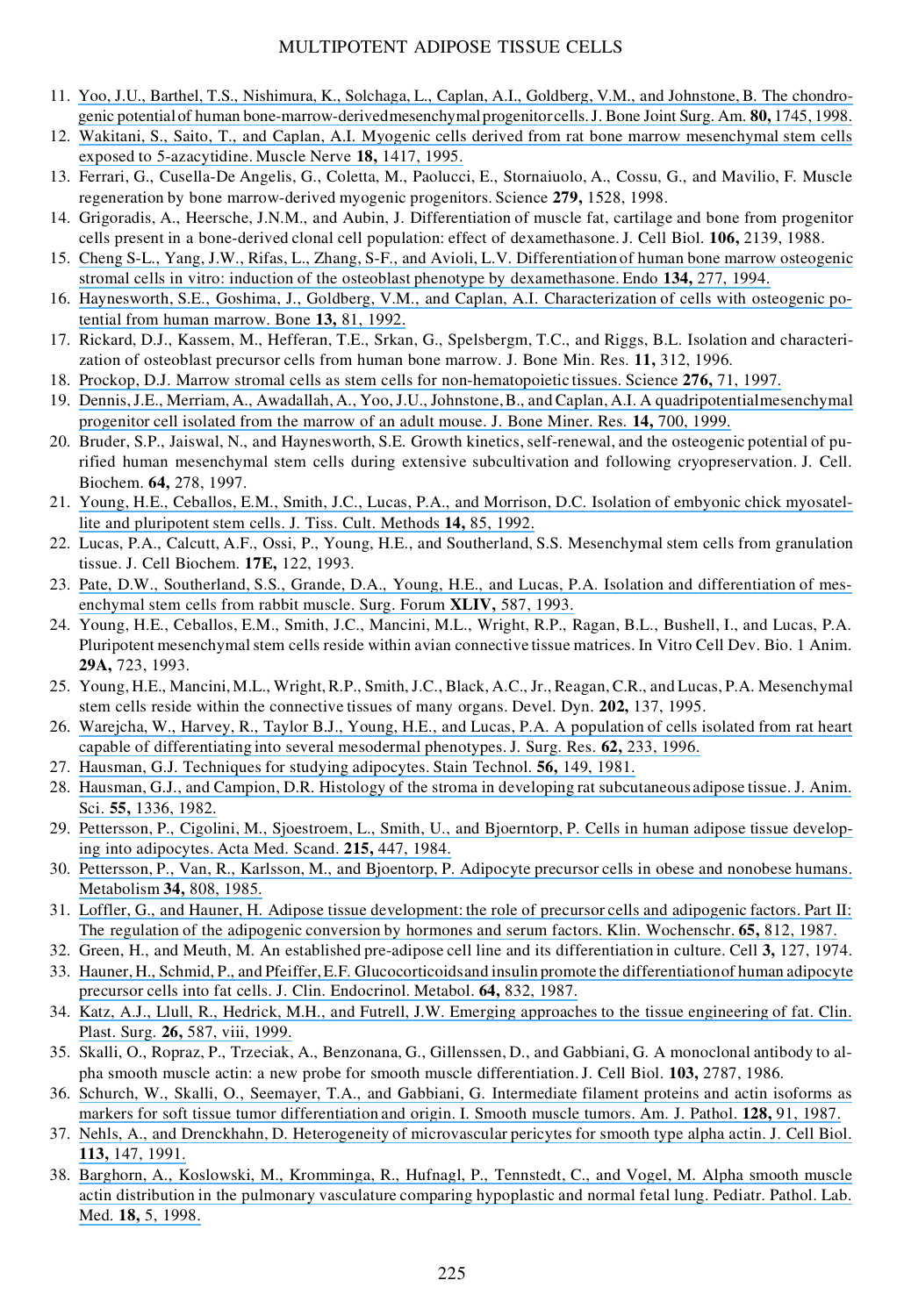- 39. [Jaffe, E.A., Hayoer, L.W., and Nachman, R.L. Synthesis of anti-hemophilic factor antigen by cultured human en](https://www.researchgate.net/publication/18582159_Synthesis_of_Antihemophilic_Factor_Antigen_by_Cultured_Human_Endothelial_Cells?el=1_x_8&enrichId=rgreq-e88b3d7ba40d5fa974991c49436e687c-XXX&enrichSource=Y292ZXJQYWdlOzEyMDMwODM1O0FTOjEwMjU5OTMxMTIzMzAyN0AxNDAxNDcyOTkwMzY4) [dothelial cells. J. Clin. Invest.](https://www.researchgate.net/publication/18582159_Synthesis_of_Antihemophilic_Factor_Antigen_by_Cultured_Human_Endothelial_Cells?el=1_x_8&enrichId=rgreq-e88b3d7ba40d5fa974991c49436e687c-XXX&enrichSource=Y292ZXJQYWdlOzEyMDMwODM1O0FTOjEwMjU5OTMxMTIzMzAyN0AxNDAxNDcyOTkwMzY4) **52,** 2757, 1973.
- 40. [Nagle, R.B., Witte, M.H., Martinez, A.P., Witte, C.L., Hendrix, M.J.C., Way, D., and Reed, K. Factor VIII-asso](https://www.researchgate.net/publication/20044794_Factor_VIII-associated_antigen_in_human_lymphatic_endothelium?el=1_x_8&enrichId=rgreq-e88b3d7ba40d5fa974991c49436e687c-XXX&enrichSource=Y292ZXJQYWdlOzEyMDMwODM1O0FTOjEwMjU5OTMxMTIzMzAyN0AxNDAxNDcyOTkwMzY4)[ciated antigen in human lymphatic endothelium. Lymphology](https://www.researchgate.net/publication/20044794_Factor_VIII-associated_antigen_in_human_lymphatic_endothelium?el=1_x_8&enrichId=rgreq-e88b3d7ba40d5fa974991c49436e687c-XXX&enrichSource=Y292ZXJQYWdlOzEyMDMwODM1O0FTOjEwMjU5OTMxMTIzMzAyN0AxNDAxNDcyOTkwMzY4) **20,** 20, 1987.
- 41. [Saalbach, A., Anderegg, U., Bruns, M., Schnabel, E., Herrmann, K., and Haustein, U.F. Novel fibroblast-specific](https://www.researchgate.net/publication/232775708_Novel_Fibroblast-Specific_Monoclonal_Antibodies_Properties_and_Specificities?el=1_x_8&enrichId=rgreq-e88b3d7ba40d5fa974991c49436e687c-XXX&enrichSource=Y292ZXJQYWdlOzEyMDMwODM1O0FTOjEwMjU5OTMxMTIzMzAyN0AxNDAxNDcyOTkwMzY4) [monoclonal antibodies: properties and specificities. J. Invest. Dermatol.](https://www.researchgate.net/publication/232775708_Novel_Fibroblast-Specific_Monoclonal_Antibodies_Properties_and_Specificities?el=1_x_8&enrichId=rgreq-e88b3d7ba40d5fa974991c49436e687c-XXX&enrichSource=Y292ZXJQYWdlOzEyMDMwODM1O0FTOjEwMjU5OTMxMTIzMzAyN0AxNDAxNDcyOTkwMzY4) **106,** 1314, 1996.
- 42. Saalbach, A., Aust, G., Haustein, U.F., Herrmann, and Anderegg, U. The fibroblast-specific MAb ASO2: a novel tool for detection and elimination of human fibroblasts. Cell Tiss. Res. **290,** 595, 1997.
- 43. [Lazarides, E. Intermediate filaments: a chemically heterogenous, developmentally regulated class of proteins. Annu.](https://www.researchgate.net/publication/17011970_Intermediate_Filaments_A_Chemically_Heterogeneous_Developmentally_Regulated_Class_of_Proteins?el=1_x_8&enrichId=rgreq-e88b3d7ba40d5fa974991c49436e687c-XXX&enrichSource=Y292ZXJQYWdlOzEyMDMwODM1O0FTOjEwMjU5OTMxMTIzMzAyN0AxNDAxNDcyOTkwMzY4) [Rev. Biochem.](https://www.researchgate.net/publication/17011970_Intermediate_Filaments_A_Chemically_Heterogeneous_Developmentally_Regulated_Class_of_Proteins?el=1_x_8&enrichId=rgreq-e88b3d7ba40d5fa974991c49436e687c-XXX&enrichSource=Y292ZXJQYWdlOzEyMDMwODM1O0FTOjEwMjU5OTMxMTIzMzAyN0AxNDAxNDcyOTkwMzY4) **51,** 219, 1982.
- 44. [Suza, S., Tsurudome, M., Ohgimoto, S., Tabata, N., Watanabe, N., and Nisio, M. Intracellular localization of anti](https://www.researchgate.net/publication/14464947_Intracellular_localization_of_antigens_recognized_by_anti-vimentin_monoclonal_antibodies_mAbs_Cross-reactivities_of_anti-vimentin_mAbs_with_other_cellular_components?el=1_x_8&enrichId=rgreq-e88b3d7ba40d5fa974991c49436e687c-XXX&enrichSource=Y292ZXJQYWdlOzEyMDMwODM1O0FTOjEwMjU5OTMxMTIzMzAyN0AxNDAxNDcyOTkwMzY4)[gens recognized by anti-vimentin monoclonal antibodies \(mAbs\): cross-reactivities of anti-vimentin mABs with](https://www.researchgate.net/publication/14464947_Intracellular_localization_of_antigens_recognized_by_anti-vimentin_monoclonal_antibodies_mAbs_Cross-reactivities_of_anti-vimentin_mAbs_with_other_cellular_components?el=1_x_8&enrichId=rgreq-e88b3d7ba40d5fa974991c49436e687c-XXX&enrichSource=Y292ZXJQYWdlOzEyMDMwODM1O0FTOjEwMjU5OTMxMTIzMzAyN0AxNDAxNDcyOTkwMzY4) [other cellular components. Eur. J. Cell Biol.](https://www.researchgate.net/publication/14464947_Intracellular_localization_of_antigens_recognized_by_anti-vimentin_monoclonal_antibodies_mAbs_Cross-reactivities_of_anti-vimentin_mAbs_with_other_cellular_components?el=1_x_8&enrichId=rgreq-e88b3d7ba40d5fa974991c49436e687c-XXX&enrichSource=Y292ZXJQYWdlOzEyMDMwODM1O0FTOjEwMjU5OTMxMTIzMzAyN0AxNDAxNDcyOTkwMzY4) **70,** 84, 1996.
- 45. Dimri, G.P., Lu, X., Basile, G., Ascota, M., Scott, G., Roshelley, C., Medrano, C.C., Linskens, M., Rubelj, I., Pereira-Smith, O., Peacocke, M., and Campisi, J. A biomarker that identifies senescent human cells in culture and aging skin in vivo. Proc. Natl. Acad. Sci. USA **92,** 9363, 1995.
- 46. Preece, A. A Manual for Histologic Technicians. Boston, MA: Little, Brown and Co., 1972.
- 47. [Ahrens, P.B., Solursh, M., and Reiters, R. Stage-related capacity for limb chondrogenesis in cell culture. Dev. Biol.](https://www.researchgate.net/publication/22939196_Stage-related_capacity_for_limb_chondrogenesis_in_culture?el=1_x_8&enrichId=rgreq-e88b3d7ba40d5fa974991c49436e687c-XXX&enrichSource=Y292ZXJQYWdlOzEyMDMwODM1O0FTOjEwMjU5OTMxMTIzMzAyN0AxNDAxNDcyOTkwMzY4) **60,** [69, 1977.](https://www.researchgate.net/publication/22939196_Stage-related_capacity_for_limb_chondrogenesis_in_culture?el=1_x_8&enrichId=rgreq-e88b3d7ba40d5fa974991c49436e687c-XXX&enrichSource=Y292ZXJQYWdlOzEyMDMwODM1O0FTOjEwMjU5OTMxMTIzMzAyN0AxNDAxNDcyOTkwMzY4)
- 48. [Reddi, A.H. Regulation of local differentiation of cartilage and bone by extracellular matrix: a cascade type mech](https://www.researchgate.net/publication/16030655_Regulation_of_local_differentiation_of_cartilage_and_bone_by_extracellular_matrix_a_cascade_type_mechanism?el=1_x_8&enrichId=rgreq-e88b3d7ba40d5fa974991c49436e687c-XXX&enrichSource=Y292ZXJQYWdlOzEyMDMwODM1O0FTOjEwMjU5OTMxMTIzMzAyN0AxNDAxNDcyOTkwMzY4)[anism. Prog. Clin. Biol. Res.](https://www.researchgate.net/publication/16030655_Regulation_of_local_differentiation_of_cartilage_and_bone_by_extracellular_matrix_a_cascade_type_mechanism?el=1_x_8&enrichId=rgreq-e88b3d7ba40d5fa974991c49436e687c-XXX&enrichSource=Y292ZXJQYWdlOzEyMDMwODM1O0FTOjEwMjU5OTMxMTIzMzAyN0AxNDAxNDcyOTkwMzY4) **110 Pt B,** 261, 1982.
- 49. Denker, A.E., Nicoll, S.B., and Tuan, R.S. Formation of cartilage-like spheroids by micromass cultures of murine C3H10T1/2 cells upon treatment with transforming growth factor beta-1. Differentiation **59,** 25, 1995.
- 50. [Lev, R., and Spicer, S. Specific staining of sulfate groups with alcian blue at low pH. J. Histochem. Cytochem.](https://www.researchgate.net/publication/9397552_Specific_Staining_of_Sulphate_Groups_with_Alcian_Blue_at_Low_Ph?el=1_x_8&enrichId=rgreq-e88b3d7ba40d5fa974991c49436e687c-XXX&enrichSource=Y292ZXJQYWdlOzEyMDMwODM1O0FTOjEwMjU5OTMxMTIzMzAyN0AxNDAxNDcyOTkwMzY4) **12,** [309, 1964.](https://www.researchgate.net/publication/9397552_Specific_Staining_of_Sulphate_Groups_with_Alcian_Blue_at_Low_Ph?el=1_x_8&enrichId=rgreq-e88b3d7ba40d5fa974991c49436e687c-XXX&enrichSource=Y292ZXJQYWdlOzEyMDMwODM1O0FTOjEwMjU5OTMxMTIzMzAyN0AxNDAxNDcyOTkwMzY4)
- 51. [Lennon, D.P., Haynesworth, S.E., Young, R.G., Dennis, J.E., and Caplan, A.I. A chemically defined medium sup](https://www.researchgate.net/publication/222989283_A_Chemically_Defined_Medium_Supports_in_Vitro_Proliferation_and_Maintains_the_Osteochondral_Potential_of_Rat_Marrow-Derived_Mesenchymal_Stem_Cells?el=1_x_8&enrichId=rgreq-e88b3d7ba40d5fa974991c49436e687c-XXX&enrichSource=Y292ZXJQYWdlOzEyMDMwODM1O0FTOjEwMjU5OTMxMTIzMzAyN0AxNDAxNDcyOTkwMzY4)[ports in vitro proliferation and maintains the osteochondral potential of rat marrow-derived mesenchymal stem](https://www.researchgate.net/publication/222989283_A_Chemically_Defined_Medium_Supports_in_Vitro_Proliferation_and_Maintains_the_Osteochondral_Potential_of_Rat_Marrow-Derived_Mesenchymal_Stem_Cells?el=1_x_8&enrichId=rgreq-e88b3d7ba40d5fa974991c49436e687c-XXX&enrichSource=Y292ZXJQYWdlOzEyMDMwODM1O0FTOjEwMjU5OTMxMTIzMzAyN0AxNDAxNDcyOTkwMzY4) [cells. Exp. Cell Res.](https://www.researchgate.net/publication/222989283_A_Chemically_Defined_Medium_Supports_in_Vitro_Proliferation_and_Maintains_the_Osteochondral_Potential_of_Rat_Marrow-Derived_Mesenchymal_Stem_Cells?el=1_x_8&enrichId=rgreq-e88b3d7ba40d5fa974991c49436e687c-XXX&enrichSource=Y292ZXJQYWdlOzEyMDMwODM1O0FTOjEwMjU5OTMxMTIzMzAyN0AxNDAxNDcyOTkwMzY4) **219,** 211, 1995.
- 52. Lennon, D.P., Haynesworth, S.E., Bruder, S.P., Jaiswal, N., and Caplan, A.I. Human and animal mesenchymal progenitor cells from bone marrow: identification of serum for optimal selection and proliferation. In Vitro Cell Dev. Biol. **32,** 602, 1996.
- 53. Herman, I.M., and D'Amore, P.A. Microvascular pericytes contain muscle and non-muscle actins. J. Cell Biol. **101,** 43, 1985.
- 54. [Rubin, C.S., Hirsch, A., Fung, C., and Rosen, O.M. Development of hormone receptors and hormonal respon](https://www.researchgate.net/publication/23053932_Development_of_hormone_receptors_and_hormonal_responsiveness_in_vitro_Insulin_receptors_and_insulin_sensitivity_in_the_preadipocyte_and_adipocyte_forms_of_3T3-L1_cells?el=1_x_8&enrichId=rgreq-e88b3d7ba40d5fa974991c49436e687c-XXX&enrichSource=Y292ZXJQYWdlOzEyMDMwODM1O0FTOjEwMjU5OTMxMTIzMzAyN0AxNDAxNDcyOTkwMzY4)[siveness in vitro. Insulin receptors and insulin sensitivity in the preadipocyte and adipocyte forms of 3T3-L1 cells.](https://www.researchgate.net/publication/23053932_Development_of_hormone_receptors_and_hormonal_responsiveness_in_vitro_Insulin_receptors_and_insulin_sensitivity_in_the_preadipocyte_and_adipocyte_forms_of_3T3-L1_cells?el=1_x_8&enrichId=rgreq-e88b3d7ba40d5fa974991c49436e687c-XXX&enrichSource=Y292ZXJQYWdlOzEyMDMwODM1O0FTOjEwMjU5OTMxMTIzMzAyN0AxNDAxNDcyOTkwMzY4) [J. Biol. Chem.](https://www.researchgate.net/publication/23053932_Development_of_hormone_receptors_and_hormonal_responsiveness_in_vitro_Insulin_receptors_and_insulin_sensitivity_in_the_preadipocyte_and_adipocyte_forms_of_3T3-L1_cells?el=1_x_8&enrichId=rgreq-e88b3d7ba40d5fa974991c49436e687c-XXX&enrichSource=Y292ZXJQYWdlOzEyMDMwODM1O0FTOjEwMjU5OTMxMTIzMzAyN0AxNDAxNDcyOTkwMzY4) **253,** 7570, 1978.
- 55. [Deslex, S., Negrel, R., Vannier, C., Etienne, J., and Ailhaud, G. Differentiation of human adipocyte precursors in](https://www.researchgate.net/publication/19590561_Differentiation_of_human_adipocyte_precursors_in_a_chemically_defined_serum-free_medium?el=1_x_8&enrichId=rgreq-e88b3d7ba40d5fa974991c49436e687c-XXX&enrichSource=Y292ZXJQYWdlOzEyMDMwODM1O0FTOjEwMjU5OTMxMTIzMzAyN0AxNDAxNDcyOTkwMzY4) [a chemically defined serum-free medium. Int. J. Obesity](https://www.researchgate.net/publication/19590561_Differentiation_of_human_adipocyte_precursors_in_a_chemically_defined_serum-free_medium?el=1_x_8&enrichId=rgreq-e88b3d7ba40d5fa974991c49436e687c-XXX&enrichSource=Y292ZXJQYWdlOzEyMDMwODM1O0FTOjEwMjU5OTMxMTIzMzAyN0AxNDAxNDcyOTkwMzY4) **11,** 19, 1987.
- 56. Conget, P.A., and Minguell, J.J. Phenotypical and functional properties of human bone marrow mesenchymal progenitor cells. J. Cell. Physiol. **181,** 67, 1999.
- 57. Jaiswal N., Haynesworth, S.E., Caplan, A.I., and Bruder, S.P. Osteogenic differentiation of purified, cultureexpanded human mesenchymal stem cells in vitro. J. Cell Biochem. **64,** 295, 1997.
- 58. Henthorn, P.S., Raducha, M., Kadesch, T., Weiss, M.J., and Harris, H. Sequence and characterization of the hu man intestinal alkaline phosphatase gene. J. Biol. Chem. **263,** 12011, 1988.
- 59. Weiss, M.J., Ray, K., Henthorn, P.S., Lamb, B., Kadesch, T., and Harris, H. Structure of the human liver/bone/ kidney alkaline phosphatase gene. J. Biol. Chem. **263,** 12002, 1988.
- 60. [Leboy, P.S., Vaias, L., Uschmann, B., Golub, E., Adams, S.L., and Pacifici, M. Ascorbic acid induces alkaline phos](https://www.researchgate.net/publication/20362100_Ascorbic_acid_induces_alkaline_phosphatase_type_X_collagen_and_calcium_deposition_in_cultured_chick_chondrocytes?el=1_x_8&enrichId=rgreq-e88b3d7ba40d5fa974991c49436e687c-XXX&enrichSource=Y292ZXJQYWdlOzEyMDMwODM1O0FTOjEwMjU5OTMxMTIzMzAyN0AxNDAxNDcyOTkwMzY4)[phatase, type X collagen, and calcium deposition in cultured chick chondrocytes. J. Biol. Chem.](https://www.researchgate.net/publication/20362100_Ascorbic_acid_induces_alkaline_phosphatase_type_X_collagen_and_calcium_deposition_in_cultured_chick_chondrocytes?el=1_x_8&enrichId=rgreq-e88b3d7ba40d5fa974991c49436e687c-XXX&enrichSource=Y292ZXJQYWdlOzEyMDMwODM1O0FTOjEwMjU5OTMxMTIzMzAyN0AxNDAxNDcyOTkwMzY4) **264,** 17281, 1989.
- 61. Scott, D.M. Collagen synthesis in cultured osteoblast-like cells. Arch. Biochem. Biophys. **201,** 384, 1980.
- 62. [Tacchetti, C., Tavella, S., Dozin, B., Quarto, R., Robino, G., and Cancedda, R. Cell condensation in chondrogenic](https://www.researchgate.net/publication/21591218_Cell_Condensation_in_Chondrogenic_Differentiation?el=1_x_8&enrichId=rgreq-e88b3d7ba40d5fa974991c49436e687c-XXX&enrichSource=Y292ZXJQYWdlOzEyMDMwODM1O0FTOjEwMjU5OTMxMTIzMzAyN0AxNDAxNDcyOTkwMzY4) [differentiation. Exp. Cell Res.](https://www.researchgate.net/publication/21591218_Cell_Condensation_in_Chondrogenic_Differentiation?el=1_x_8&enrichId=rgreq-e88b3d7ba40d5fa974991c49436e687c-XXX&enrichSource=Y292ZXJQYWdlOzEyMDMwODM1O0FTOjEwMjU5OTMxMTIzMzAyN0AxNDAxNDcyOTkwMzY4) **200,** 26, 1992.
- 63. Iwasaki, M., Nakata, K., Nakahara, H., Nakase, T., Kimura, T., Kimata, K., Caplan, A.I., and Ono, K. Transforming growth factor-beta 1 stimulates chondrogenesis and inhibits osteogenesis in high density culture of periosteumderived cells. Endocrinology **132,** 1603, 1993.
- 64. [Mackay, A.M., Beck, S.C., Murphy, J.M., Barry, F.P., Chichester, C.O., and Pittenger, M.F. Chondrogenic differ](https://www.researchgate.net/publication/13373313_Chondrogenic_Differentiation_of_Cultured_Human_Mesenchymal_Stem_Cells_from_Marrow?el=1_x_8&enrichId=rgreq-e88b3d7ba40d5fa974991c49436e687c-XXX&enrichSource=Y292ZXJQYWdlOzEyMDMwODM1O0FTOjEwMjU5OTMxMTIzMzAyN0AxNDAxNDcyOTkwMzY4)[entiation of cultured human mesenchymal stem cells from marrow. Tissue Eng.](https://www.researchgate.net/publication/13373313_Chondrogenic_Differentiation_of_Cultured_Human_Mesenchymal_Stem_Cells_from_Marrow?el=1_x_8&enrichId=rgreq-e88b3d7ba40d5fa974991c49436e687c-XXX&enrichSource=Y292ZXJQYWdlOzEyMDMwODM1O0FTOjEwMjU5OTMxMTIzMzAyN0AxNDAxNDcyOTkwMzY4) **4,** 415, 1998.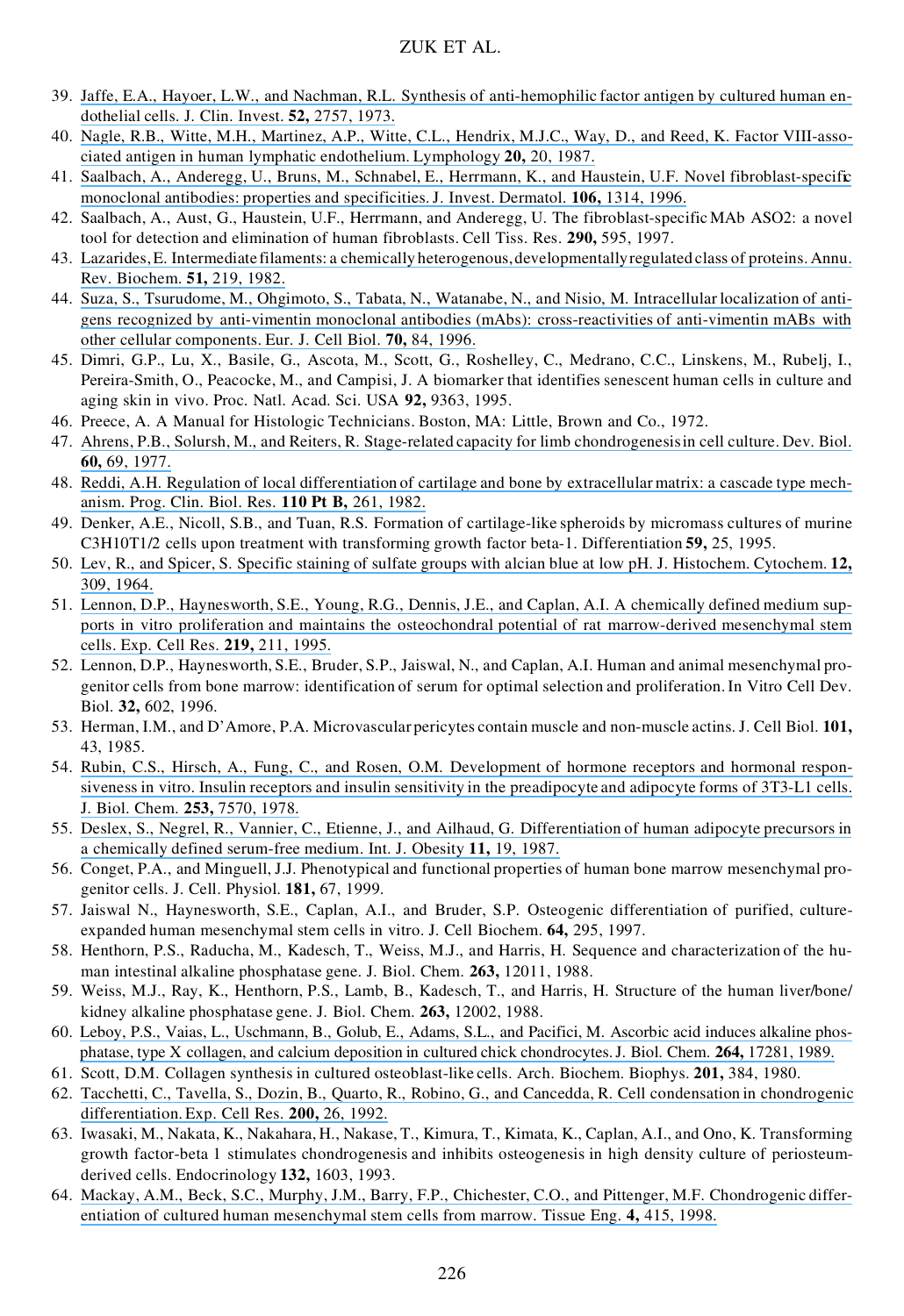- 65. Davis, R.L., Weintraub, H., and Lassar, A.B. Expression of a single transfected cDNA converts fibroblasts to myoblasts. Cell **51,** 987, 1987.
- 66. Weintraub, H., Davis, R., and Tapscott, S. The myoD gene family: nodal point during specification of the muscle cell lineage. Science **251,** 761, 1991.
- 67. [Dias, P., Dilling, M., and Houghton, P. Molecular basis of skeletal muscle differentiation. Semin. Diagn. Pathol.](https://www.researchgate.net/publication/14995912_The_molecular_basis_of_skeletal_muscle_differentiation?el=1_x_8&enrichId=rgreq-e88b3d7ba40d5fa974991c49436e687c-XXX&enrichSource=Y292ZXJQYWdlOzEyMDMwODM1O0FTOjEwMjU5OTMxMTIzMzAyN0AxNDAxNDcyOTkwMzY4) **11,** [3, 1994.](https://www.researchgate.net/publication/14995912_The_molecular_basis_of_skeletal_muscle_differentiation?el=1_x_8&enrichId=rgreq-e88b3d7ba40d5fa974991c49436e687c-XXX&enrichSource=Y292ZXJQYWdlOzEyMDMwODM1O0FTOjEwMjU5OTMxMTIzMzAyN0AxNDAxNDcyOTkwMzY4)
- 68. [Silberstein, L., Webster, S.G., Travis, M., and Blau, H.M. Developmental progression of myosin gene expression](https://www.researchgate.net/publication/19630420_Developmental_progression_of_myosin_gene_expression_in_cultured_muscle_cells?el=1_x_8&enrichId=rgreq-e88b3d7ba40d5fa974991c49436e687c-XXX&enrichSource=Y292ZXJQYWdlOzEyMDMwODM1O0FTOjEwMjU5OTMxMTIzMzAyN0AxNDAxNDcyOTkwMzY4) [in cultured muscle cells. Cell](https://www.researchgate.net/publication/19630420_Developmental_progression_of_myosin_gene_expression_in_cultured_muscle_cells?el=1_x_8&enrichId=rgreq-e88b3d7ba40d5fa974991c49436e687c-XXX&enrichSource=Y292ZXJQYWdlOzEyMDMwODM1O0FTOjEwMjU5OTMxMTIzMzAyN0AxNDAxNDcyOTkwMzY4) **46,** 1075, 1986.
- 69. Ball, E.H., and Sanwal, B.D. A synergistic effect of glucocorticoids and insulin on the differentiation of myoblasts. J. Cell. Physiol. **102,** 27, 1980.
- 70. Guerriero, V., and Florini, J.R. Dexamethasone effects on myoblast proliferation and differentiation. Endocrinology **106,** 1198, 1980.
- 71. Zalin, R.J. The role of hormones and prostanoids in the in vitro proliferation and differentiation of human myoblasts. Exp. Cell Res. **172,** 265, 1987.
- 72. [Cusella-DeAngelis, M.C., Lyons, G., Sonnino, C., DeAngelis, L., Vivacelli, E., Farmer, K., Wright, W.E., Moli](https://www.researchgate.net/publication/21844702_MyoD_myogenin_independent_differentiation_of_primordial_myoblasts_in_mouse_somites?el=1_x_8&enrichId=rgreq-e88b3d7ba40d5fa974991c49436e687c-XXX&enrichSource=Y292ZXJQYWdlOzEyMDMwODM1O0FTOjEwMjU5OTMxMTIzMzAyN0AxNDAxNDcyOTkwMzY4)[naro, M., Boucke, M., Buckingham, M., and Cossu, G. MyoD, myogenin independent differentiation of primor](https://www.researchgate.net/publication/21844702_MyoD_myogenin_independent_differentiation_of_primordial_myoblasts_in_mouse_somites?el=1_x_8&enrichId=rgreq-e88b3d7ba40d5fa974991c49436e687c-XXX&enrichSource=Y292ZXJQYWdlOzEyMDMwODM1O0FTOjEwMjU5OTMxMTIzMzAyN0AxNDAxNDcyOTkwMzY4)[dial myoblasts in mouse somites. Cell Biol.](https://www.researchgate.net/publication/21844702_MyoD_myogenin_independent_differentiation_of_primordial_myoblasts_in_mouse_somites?el=1_x_8&enrichId=rgreq-e88b3d7ba40d5fa974991c49436e687c-XXX&enrichSource=Y292ZXJQYWdlOzEyMDMwODM1O0FTOjEwMjU5OTMxMTIzMzAyN0AxNDAxNDcyOTkwMzY4) **116,** 1243, 1992.
- 73. [Grounds, M.D. Garrett, K.L., Lai, M.C., Wright, W.E., and Beilharz, M.W. Identification of skeletal muscle pre](https://www.researchgate.net/publication/21846149_Identification_of_skeletal_muscle_precursor_cells_in_vivo_by_use_of_MyoD1_and_Myogenin_probes?el=1_x_8&enrichId=rgreq-e88b3d7ba40d5fa974991c49436e687c-XXX&enrichSource=Y292ZXJQYWdlOzEyMDMwODM1O0FTOjEwMjU5OTMxMTIzMzAyN0AxNDAxNDcyOTkwMzY4) [cursor cells in vivo by use of MyoD1 and myogenin probes. Cell Tiss. Res.](https://www.researchgate.net/publication/21846149_Identification_of_skeletal_muscle_precursor_cells_in_vivo_by_use_of_MyoD1_and_Myogenin_probes?el=1_x_8&enrichId=rgreq-e88b3d7ba40d5fa974991c49436e687c-XXX&enrichSource=Y292ZXJQYWdlOzEyMDMwODM1O0FTOjEwMjU5OTMxMTIzMzAyN0AxNDAxNDcyOTkwMzY4) **267,** 99, 1992.
- 74. [Sassoon, D.A. Myogenic regulation factors: dissecting their role and regulation during vertebrate embryogenesis.](https://www.researchgate.net/publication/14750674_Myogenic_Regulatory_Factors_Dissecting_Their_Role_and_Regulation_during_Vertebrate_Embryogenesis?el=1_x_8&enrichId=rgreq-e88b3d7ba40d5fa974991c49436e687c-XXX&enrichSource=Y292ZXJQYWdlOzEyMDMwODM1O0FTOjEwMjU5OTMxMTIzMzAyN0AxNDAxNDcyOTkwMzY4) [Dev. Biol.](https://www.researchgate.net/publication/14750674_Myogenic_Regulatory_Factors_Dissecting_Their_Role_and_Regulation_during_Vertebrate_Embryogenesis?el=1_x_8&enrichId=rgreq-e88b3d7ba40d5fa974991c49436e687c-XXX&enrichSource=Y292ZXJQYWdlOzEyMDMwODM1O0FTOjEwMjU5OTMxMTIzMzAyN0AxNDAxNDcyOTkwMzY4) **156,** 11, 1993.
- 75. [Maley, M.A.L., Fan, Y., Beilharz, M.W., and Grounds, M.D. Intrinsic differences in MyoD and myogenin ex](https://www.researchgate.net/publication/15074417_Intrinsic_Differences_in_MyoD_and_Myogenin_Expression_between_Primary_Cultures_of_SJLJ_and_BALBC_Skeletal_Muscle?el=1_x_8&enrichId=rgreq-e88b3d7ba40d5fa974991c49436e687c-XXX&enrichSource=Y292ZXJQYWdlOzEyMDMwODM1O0FTOjEwMjU5OTMxMTIzMzAyN0AxNDAxNDcyOTkwMzY4) [pression between primary cultures of SJL/J and BALB/C skeletal muscle. Exp. Cell Res.](https://www.researchgate.net/publication/15074417_Intrinsic_Differences_in_MyoD_and_Myogenin_Expression_between_Primary_Cultures_of_SJLJ_and_BALBC_Skeletal_Muscle?el=1_x_8&enrichId=rgreq-e88b3d7ba40d5fa974991c49436e687c-XXX&enrichSource=Y292ZXJQYWdlOzEyMDMwODM1O0FTOjEwMjU5OTMxMTIzMzAyN0AxNDAxNDcyOTkwMzY4) **211,** 99, 1994.
- 76. Lawson-Smith, M.J., and McGeachie, J.K. The identification of myogenic cells in skeletal muscle, with emphasis on the use of tritiated thymide autoradiography and desmin antibodies. J. Anat. **192,** 161, 1998.
- 77. [Dias, P., Parham, D.M., Shapiro, D.N., Webber, B.L., and Houghton, P.J., Myogenic regulatory protein \(myoD1\)](https://www.researchgate.net/publication/20894693_Myogenic_regulatory_protein_Myo_D1_expression_in_childhood_solid_tumors?el=1_x_8&enrichId=rgreq-e88b3d7ba40d5fa974991c49436e687c-XXX&enrichSource=Y292ZXJQYWdlOzEyMDMwODM1O0FTOjEwMjU5OTMxMTIzMzAyN0AxNDAxNDcyOTkwMzY4) [expression in childhood solid tumors. Am. J. Pathol.](https://www.researchgate.net/publication/20894693_Myogenic_regulatory_protein_Myo_D1_expression_in_childhood_solid_tumors?el=1_x_8&enrichId=rgreq-e88b3d7ba40d5fa974991c49436e687c-XXX&enrichSource=Y292ZXJQYWdlOzEyMDMwODM1O0FTOjEwMjU5OTMxMTIzMzAyN0AxNDAxNDcyOTkwMzY4) **137,** 1283, 1990.
- 78. [Rosai, J., Dias, P., and Parham, D.M. MyoD1 protein expression in alveolar soft-part sarcoma as confirmatory ev](https://www.researchgate.net/publication/21498538_MyoDl_Protein_Expression_in_Alveolar_Soft_Part_Sarcoma_As_Confirmatory_Evidence_of_Its_Skeletal_Muscle_Nature?el=1_x_8&enrichId=rgreq-e88b3d7ba40d5fa974991c49436e687c-XXX&enrichSource=Y292ZXJQYWdlOzEyMDMwODM1O0FTOjEwMjU5OTMxMTIzMzAyN0AxNDAxNDcyOTkwMzY4)[idence of its skeletal muscle nature. Am. J. Surg. Pathol.](https://www.researchgate.net/publication/21498538_MyoDl_Protein_Expression_in_Alveolar_Soft_Part_Sarcoma_As_Confirmatory_Evidence_of_Its_Skeletal_Muscle_Nature?el=1_x_8&enrichId=rgreq-e88b3d7ba40d5fa974991c49436e687c-XXX&enrichSource=Y292ZXJQYWdlOzEyMDMwODM1O0FTOjEwMjU5OTMxMTIzMzAyN0AxNDAxNDcyOTkwMzY4) **15,** 974, 1991.
- 79. [Nakano, H. Tateishi, A., Imamura, T., Miki, H., Ohno, T., Moue, T., Sekiguchi, M., Unno, K., Abe, S., Matsushita,](https://www.researchgate.net/publication/12478789_RT-PCR_Suggests_Human_Skeletal_Muscle_Origin_of_Alveolar_Soft-Part_Sarcoma?el=1_x_8&enrichId=rgreq-e88b3d7ba40d5fa974991c49436e687c-XXX&enrichSource=Y292ZXJQYWdlOzEyMDMwODM1O0FTOjEwMjU5OTMxMTIzMzAyN0AxNDAxNDcyOTkwMzY4) [T., Katoh, Y., and Itoh, T. RT-PCR suggests human skeletal muscle origin of alveolar soft-part sarcoma. Oncol](https://www.researchgate.net/publication/12478789_RT-PCR_Suggests_Human_Skeletal_Muscle_Origin_of_Alveolar_Soft-Part_Sarcoma?el=1_x_8&enrichId=rgreq-e88b3d7ba40d5fa974991c49436e687c-XXX&enrichSource=Y292ZXJQYWdlOzEyMDMwODM1O0FTOjEwMjU5OTMxMTIzMzAyN0AxNDAxNDcyOTkwMzY4)ogy **58,** [319, 2000.](https://www.researchgate.net/publication/12478789_RT-PCR_Suggests_Human_Skeletal_Muscle_Origin_of_Alveolar_Soft-Part_Sarcoma?el=1_x_8&enrichId=rgreq-e88b3d7ba40d5fa974991c49436e687c-XXX&enrichSource=Y292ZXJQYWdlOzEyMDMwODM1O0FTOjEwMjU5OTMxMTIzMzAyN0AxNDAxNDcyOTkwMzY4)
- 80. [Schor, A.M., Allen, T.D., Canfield, A.E., Sloan, P., and Schor, S.L. Perictye derived from the retinal microvascu](https://www.researchgate.net/publication/21082295_Pericytes_derived_from_retinal_microvasculature_undergo_calcification_in_vitro?el=1_x_8&enrichId=rgreq-e88b3d7ba40d5fa974991c49436e687c-XXX&enrichSource=Y292ZXJQYWdlOzEyMDMwODM1O0FTOjEwMjU5OTMxMTIzMzAyN0AxNDAxNDcyOTkwMzY4)[lature undergo calcification in vitro. J. Cell Sci.](https://www.researchgate.net/publication/21082295_Pericytes_derived_from_retinal_microvasculature_undergo_calcification_in_vitro?el=1_x_8&enrichId=rgreq-e88b3d7ba40d5fa974991c49436e687c-XXX&enrichSource=Y292ZXJQYWdlOzEyMDMwODM1O0FTOjEwMjU5OTMxMTIzMzAyN0AxNDAxNDcyOTkwMzY4) **97,** 449, 1990.
- 81. [Doherty, M.J., Ashton, B.A., Walsh, S., Beresford, J.N., Grant, M.E., and Canfield, A.E. Vascular pericytes ex](https://www.researchgate.net/publication/13673079_Vascular_Pericytes_Express_Osteogenic_Potential_In_Vitro_and_In_Vivo?el=1_x_8&enrichId=rgreq-e88b3d7ba40d5fa974991c49436e687c-XXX&enrichSource=Y292ZXJQYWdlOzEyMDMwODM1O0FTOjEwMjU5OTMxMTIzMzAyN0AxNDAxNDcyOTkwMzY4) [press osteogenic potential in vitro and in vivo. J. Bone Miner. Res.](https://www.researchgate.net/publication/13673079_Vascular_Pericytes_Express_Osteogenic_Potential_In_Vitro_and_In_Vivo?el=1_x_8&enrichId=rgreq-e88b3d7ba40d5fa974991c49436e687c-XXX&enrichSource=Y292ZXJQYWdlOzEyMDMwODM1O0FTOjEwMjU5OTMxMTIzMzAyN0AxNDAxNDcyOTkwMzY4) **13,** 828, 1998.
- 82. [Diefenderfer, D.L., and Brighton, C.T. Microvascular pericytes express aggrecan message which is regulated by](https://www.researchgate.net/publication/12620153_Microvascular_Pericytes_Express_Aggrecan_Message_Which_Is_Regulated_by_BMP-2?el=1_x_8&enrichId=rgreq-e88b3d7ba40d5fa974991c49436e687c-XXX&enrichSource=Y292ZXJQYWdlOzEyMDMwODM1O0FTOjEwMjU5OTMxMTIzMzAyN0AxNDAxNDcyOTkwMzY4) [BMP2. Biochem. Biophys. Res. Commun.](https://www.researchgate.net/publication/12620153_Microvascular_Pericytes_Express_Aggrecan_Message_Which_Is_Regulated_by_BMP-2?el=1_x_8&enrichId=rgreq-e88b3d7ba40d5fa974991c49436e687c-XXX&enrichSource=Y292ZXJQYWdlOzEyMDMwODM1O0FTOjEwMjU5OTMxMTIzMzAyN0AxNDAxNDcyOTkwMzY4) **269,** 172, 2000.
- 83. [Huss, R. Isolation of primary and immortalized CD34-hematopoietic and mesenchymal stem cells from various](https://www.researchgate.net/publication/12652448_Isolation_of_Primary_and_Immortalized_CD34_-_Hematopoietic_and_Mesenchymal_Stem_Cells_from_Various_Sources?el=1_x_8&enrichId=rgreq-e88b3d7ba40d5fa974991c49436e687c-XXX&enrichSource=Y292ZXJQYWdlOzEyMDMwODM1O0FTOjEwMjU5OTMxMTIzMzAyN0AxNDAxNDcyOTkwMzY4) [sources. Stem Cells](https://www.researchgate.net/publication/12652448_Isolation_of_Primary_and_Immortalized_CD34_-_Hematopoietic_and_Mesenchymal_Stem_Cells_from_Various_Sources?el=1_x_8&enrichId=rgreq-e88b3d7ba40d5fa974991c49436e687c-XXX&enrichSource=Y292ZXJQYWdlOzEyMDMwODM1O0FTOjEwMjU5OTMxMTIzMzAyN0AxNDAxNDcyOTkwMzY4) **18,** 1, 2000.
- 84. [Lazaras, H.M., Haynesworth, S.E., Gerson, S.L., and Caplan, A.I. Human bone marrow-derived mesenchymal \(stro](https://www.researchgate.net/publication/13862061_Human_bone_marrow-derived_mesenchymal_Stromal_progenitor_cells_MPCs_cannot_be_recovered_from_peripheral_blood_progenitor_cell_collections?el=1_x_8&enrichId=rgreq-e88b3d7ba40d5fa974991c49436e687c-XXX&enrichSource=Y292ZXJQYWdlOzEyMDMwODM1O0FTOjEwMjU5OTMxMTIzMzAyN0AxNDAxNDcyOTkwMzY4)[mal\) progenitor cells \(MPCs\) cannot be recovered from peripheral blood progenitor cell collections. J. Hematother.](https://www.researchgate.net/publication/13862061_Human_bone_marrow-derived_mesenchymal_Stromal_progenitor_cells_MPCs_cannot_be_recovered_from_peripheral_blood_progenitor_cell_collections?el=1_x_8&enrichId=rgreq-e88b3d7ba40d5fa974991c49436e687c-XXX&enrichSource=Y292ZXJQYWdlOzEyMDMwODM1O0FTOjEwMjU5OTMxMTIzMzAyN0AxNDAxNDcyOTkwMzY4) **6,** [447, 1997.](https://www.researchgate.net/publication/13862061_Human_bone_marrow-derived_mesenchymal_Stromal_progenitor_cells_MPCs_cannot_be_recovered_from_peripheral_blood_progenitor_cell_collections?el=1_x_8&enrichId=rgreq-e88b3d7ba40d5fa974991c49436e687c-XXX&enrichSource=Y292ZXJQYWdlOzEyMDMwODM1O0FTOjEwMjU5OTMxMTIzMzAyN0AxNDAxNDcyOTkwMzY4)
- 85. Zhu, M., Zuk, P.A., and Hedrick, M.H. unpublished observations.
- 86. [Benayahu, D., Kletter, Y., Zipori, D., and Weintroub, S. Bone-marrow derived stromal cell line expressing osteo](https://www.researchgate.net/publication/20610765_Bone_marrow-derived_stromal_cell_line_expressing_osteoblast_phenotype_in_vitro_and_osteogenic_capacity_in_vivo?el=1_x_8&enrichId=rgreq-e88b3d7ba40d5fa974991c49436e687c-XXX&enrichSource=Y292ZXJQYWdlOzEyMDMwODM1O0FTOjEwMjU5OTMxMTIzMzAyN0AxNDAxNDcyOTkwMzY4)[blast phenotype in vitro and osteogenic capacity in vivo. J. Cell Physiol.](https://www.researchgate.net/publication/20610765_Bone_marrow-derived_stromal_cell_line_expressing_osteoblast_phenotype_in_vitro_and_osteogenic_capacity_in_vivo?el=1_x_8&enrichId=rgreq-e88b3d7ba40d5fa974991c49436e687c-XXX&enrichSource=Y292ZXJQYWdlOzEyMDMwODM1O0FTOjEwMjU5OTMxMTIzMzAyN0AxNDAxNDcyOTkwMzY4) **140,** 1, 1989.
- 87. [Ohgushi, H.M. Osteogenic capacity of rat and human marrow cells in porous ceramics: Experiments in thymic](https://www.researchgate.net/publication/20983389_Osteogenic_capacity_of_rat_and_human_marrow_cells_in_porous_ceramics_Experiments_in_athymic_nude_mice?el=1_x_8&enrichId=rgreq-e88b3d7ba40d5fa974991c49436e687c-XXX&enrichSource=Y292ZXJQYWdlOzEyMDMwODM1O0FTOjEwMjU5OTMxMTIzMzAyN0AxNDAxNDcyOTkwMzY4) [\(nude\) mice. Acta Orthop. Scand.](https://www.researchgate.net/publication/20983389_Osteogenic_capacity_of_rat_and_human_marrow_cells_in_porous_ceramics_Experiments_in_athymic_nude_mice?el=1_x_8&enrichId=rgreq-e88b3d7ba40d5fa974991c49436e687c-XXX&enrichSource=Y292ZXJQYWdlOzEyMDMwODM1O0FTOjEwMjU5OTMxMTIzMzAyN0AxNDAxNDcyOTkwMzY4) **61,** 431, 1990.
- 88. Krebsbach, P.H., Kuznetsor, S.A., Satomura, K., Emmons, R.V.B., Rowe, D.W., and Robey, P.G. Bone formation in vivo: comparison of osteogenesis by transplanted mouse and human marrow stromal fibroblasts. Transplantation **63,** 1059, 1997.
- 89. [Bruder, S.P., Kurth, A.A., Shea, M., Hayes, W.C., Jaiswal, N., and Kadiyala, S. Bone regeneration by implanta](https://www.researchgate.net/publication/13662391_Bone_regeneration_by_implantation_of_purified_culture-expanded_human_mesenchymal_stem_cells?el=1_x_8&enrichId=rgreq-e88b3d7ba40d5fa974991c49436e687c-XXX&enrichSource=Y292ZXJQYWdlOzEyMDMwODM1O0FTOjEwMjU5OTMxMTIzMzAyN0AxNDAxNDcyOTkwMzY4)[tion of purified, culture-expanded human mesenchymal stem cells. J. Orthop. Res.](https://www.researchgate.net/publication/13662391_Bone_regeneration_by_implantation_of_purified_culture-expanded_human_mesenchymal_stem_cells?el=1_x_8&enrichId=rgreq-e88b3d7ba40d5fa974991c49436e687c-XXX&enrichSource=Y292ZXJQYWdlOzEyMDMwODM1O0FTOjEwMjU5OTMxMTIzMzAyN0AxNDAxNDcyOTkwMzY4) **16,** 155, 1998.
- 90. Bruder, S.P., Jaiswal, N., Ricalton, N.S., Mosca, J.D., Kraus, K.H., and Kadiyala, S. Mesenchymal stem cells in osteobiology and applied bone regeneration. Clin. Orthop. **S247,** 56, 1998.